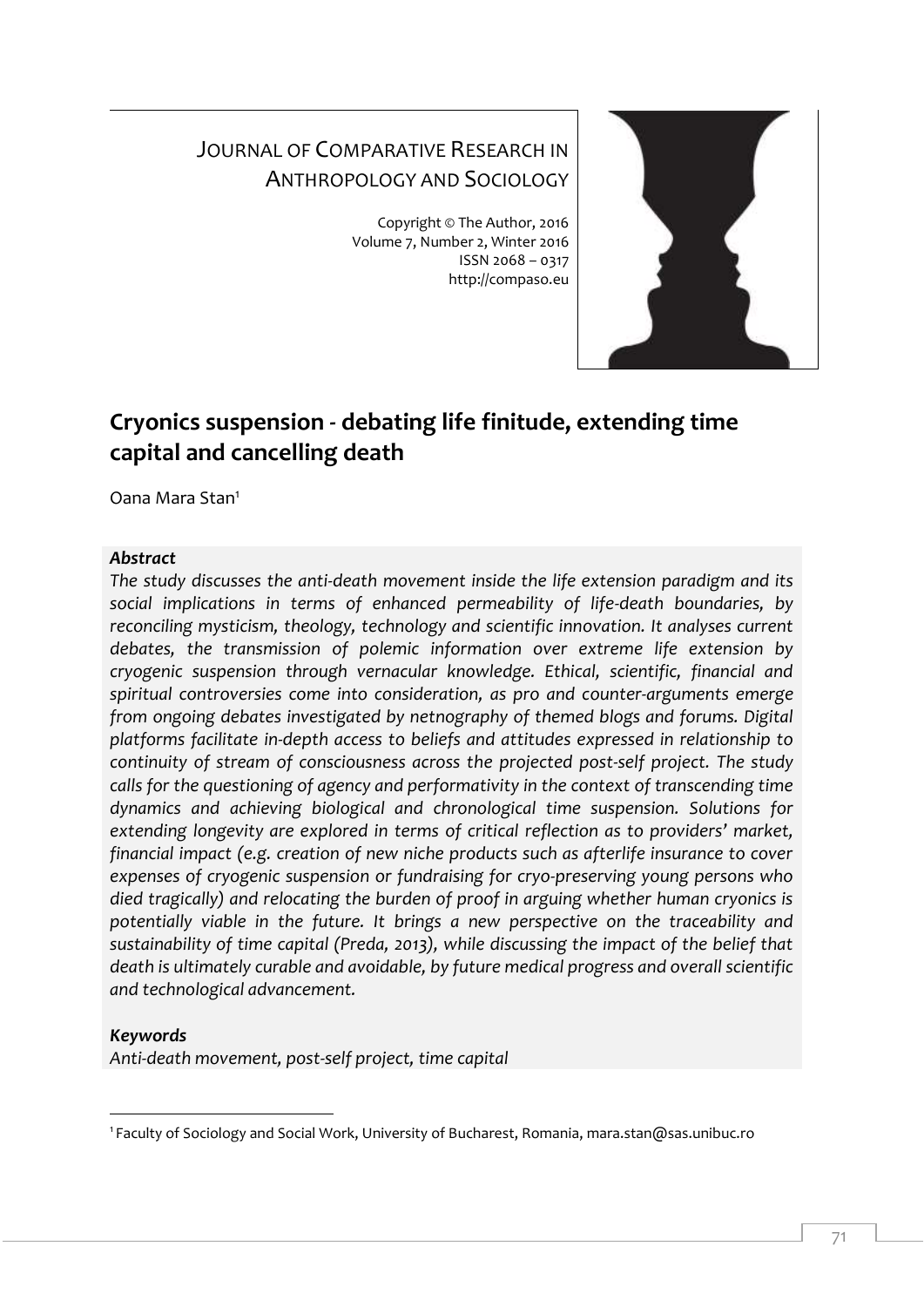*Who wants to live forever?* (Queen)

#### **Introduction**

The topic of cryonics approached from a time sociology perspective is insightful and intriguing, as it has been so far under-theorized and under-conceptualized. Cryonics promises an extension of one's time capital or lifespan, a psychological asset that is conceived as the only clear convertible capital or total time budget available that is spent from death onwards (Preda, 2013). The prevailing argument that cryonics advocates express is that death is pronounced only because medical progress is not yet so advanced as to make more types of illness curable. Hence, to maintain their chances of prolonging life, cryonic patients need to be preserved and wait until future medical technology will find the necessary cure (Shoffstall, 2010). Cryonics is deemed as advanced critical care, carried out on a multi-generational term of decades or even centuries (Moen, 2015).

Scientific advancement in neural cryobiology, embryo and tissue banking methods are provided as basis for cryo-preservation (Hoffman, 2007). The aim of cryonics procedure is to preserve the whole body, with special focus on the brain, as intact as possible, stabilized and stored for practically unlimited time spans. In terms of technical procedure, once legal death is pronounced, blood circulation is artificially restored to avoid clots, then cryonics patients are gradually cooled down and water inside cells is replaced with a cryo-protective substance (by a vitrification process similar to the production of glass) to block chemical reactions leading to decay (Alcor Foundation, 2016). The vitrification solution prevents the occurrence of tissue fractures that happen when intra-cellular water expands during freezing, which causes chemical bonds to be destroyed. Cryonics proponents equate this cryo-preservation process with stopping biological time, also coined suspended animation, and claim that cells do not need to operate constantly to remain alive (Bailey, 2014). However, critics argue that life is not suspended, but annihilated, when energy transfers with the environment cease (Barbaro, 2011).

Studying the cryonics online community means giving voice to atypical, marginal, somewhat radical sub-cultural minorities who act as evocative illustration of "little mass", transitory group or "post-modern tribe" (Rokka, 2010), a micro-social world that functions as advisor, trader of meaning or provider of intelligibility to its members.

The study intends to achieve the following objectives:

- To portray how membership to cryonics community is socially shaped and reconfigured using discursive argumentation practices
- To examine the dialectic means by which debates emerge and controversies are either solved or reignited on blogs regarding the birth of a new would-be science
- To discuss the anti-death movement inside the cryonics belief system and its social implications, in terms of vernacular understanding of cryonics

Research questions ensue: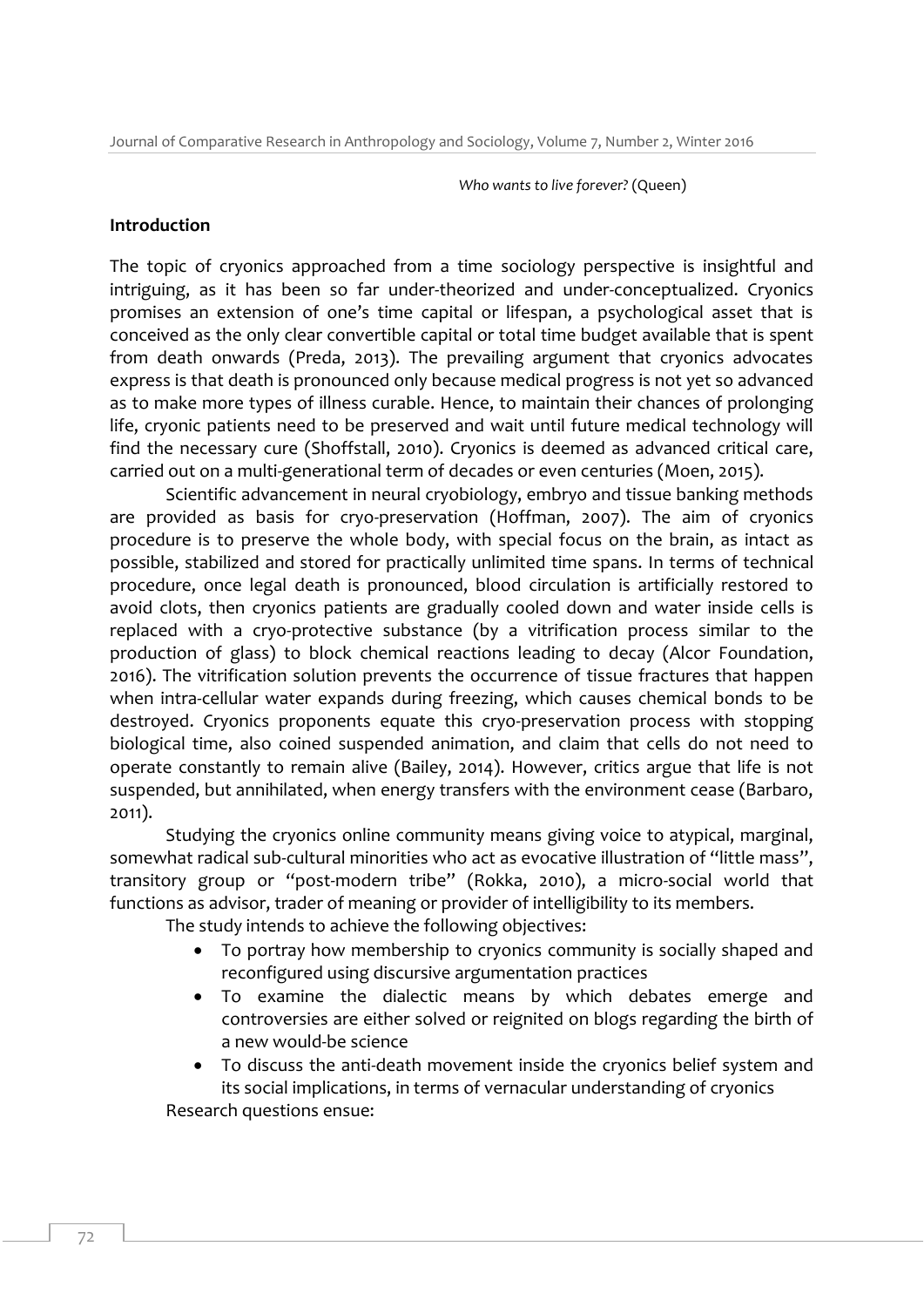- How do cryonics and the concept of digitalized post-self bring about a new perspective on the traceability and sustainability of individual time capital?
- How are agency and performativity imagined, questioned and re-enacted in the context of life extensionists' beliefs and transcendent time?
- What are the values, assumptions and attitudes that cryonics enthusiasts cherish, and how are these online traces transmitted and incorporated in the digital fabric of debates*?*

# **Theoretical perspectives**

## *Representations on post-self and transcendent time*

Cryonics triggers ontological debate not only on forums, but also across scientific discourse. The option for cryopreservation is associated with an attitude of fear towards death and negatively correlated with the spiritual or religious belief in the existence of an afterlife (Lohmeier et al., 2015). Conversely, opting for cryonics can be considered as rational choice for people who believe in the future of nanomedicine and technology, and who think death is the irrevocable, irreversible terminal point, because even minutest chances of recovery are rationally deemed as better than none (Moen, 2015; Farman, 2013). In a critical vein, other authors relate cryonics to time cosmologies involved across the designed practices and discourses symptomatic for neoliberal capitalism and anxieties about time and future (Tiffany, 2010) or to non-reflexive acceptance of and coping with technology as aim in itself and not merely as means to a higher end (Bernstein, 2015).

The major counter-argument to cryonics establishment as scientific practice is that reversibility of vitrification has not been demonstrated scientifically until present for more than body parts of mammals (a re-transplanted viable rabbit liver is the most vitrification experts achieved so far). However, according to cryonicists' optimistic outlook, fully reversible neuro-preservation of human brain is demonstrably feasible within our lifespan (Sutton, 2015). Worldwide, there are several thousand members of cryo-preservation associations and several hundred cryo-preserved patients.

The process of constructing legitimacy for what is thought to be a revolutionary, breakthrough new science of cryonics is complex and highly debatable even 50 years after its formal launching. Its supporters strive to de-construct the widespread idea that cryonics is impossible by comparing it to other lines of thought, previously considered preposterous, now well-established, such as the discovery of electricity, television, aviation, space travel or computer technology. The process of previously ostracized sciences becoming legitimized and institutionalized highlights the blurred, fuzzy boundary between creative innovation and sheer madness: "*It always seems unimaginable and a folly, until it's done*" (Tennison, 2012, 407).

In the attempt to legitimize cryonics as scientific pursuit, providers such as Alcor and Cryonics Institute publicize an open letter of support based on epistemic authority exerted by influential experts in fields relevant for cryonics such as neuroscience,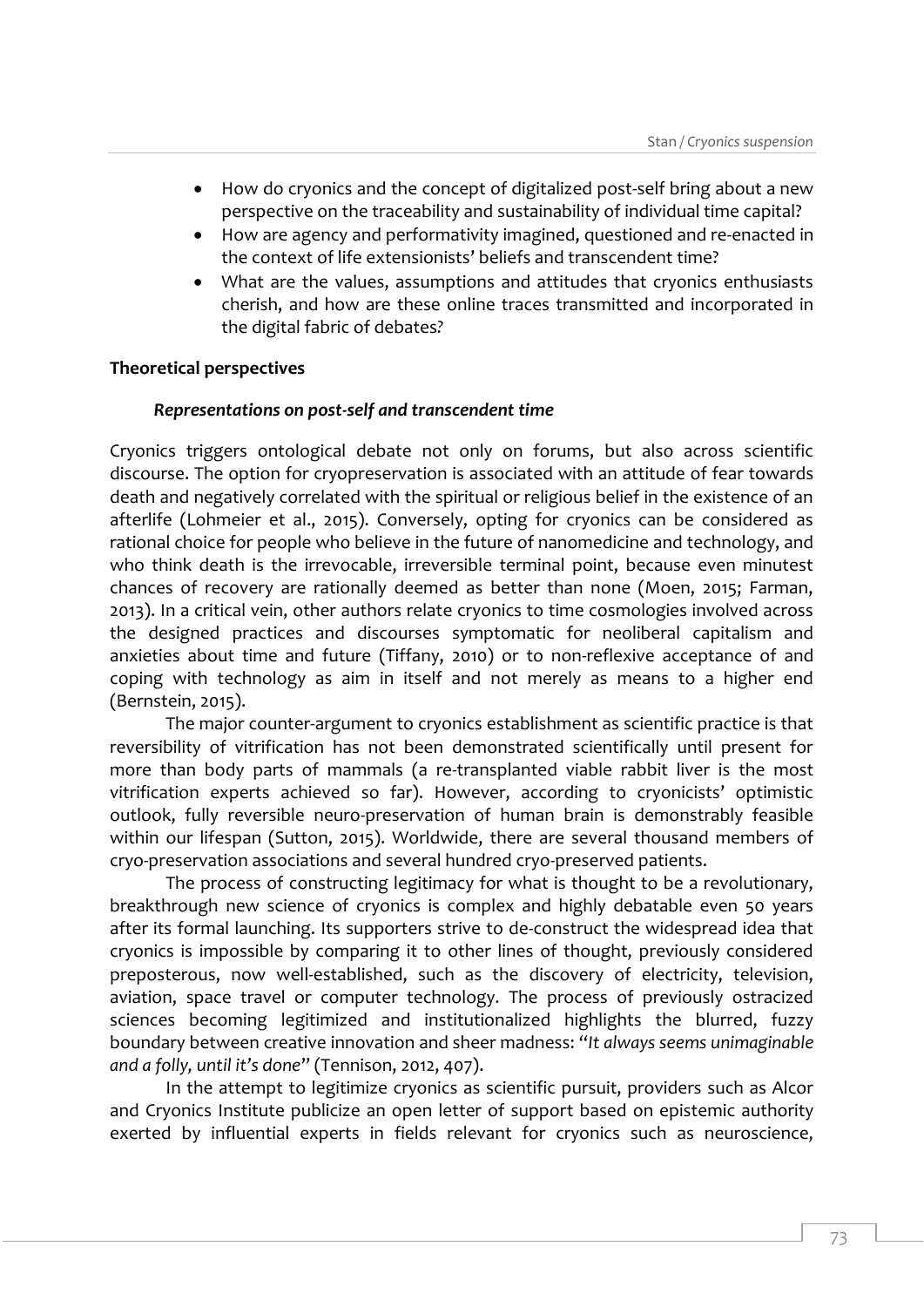nanomedicine, computing, cryobiology, ethics or theology, and their prestigious institutional affiliation to Cambridge, Harvard, NASA and MIT. These scientists claim that there is "a credible possibility" (Alcor Foundation, 2016) that effective hypo-thermic cryopreservation performed today can manage to save enough neurological data so as to be reversed in the future to allow biological tissue restoration and continuation of life. The best preservation conditions refer mainly to the shortest possible delay between clinical death and the beginning of ultra-low temperature cryo-suspension procedures.

Life extension and life enhancement innovation are sensitive to echo in rich vernacular interpretations that form symbolic icons and contingent images or metaphoric representations integrated within belief systems that are subjectively invested with credibility, salience, plausibility and legitimacy (Wagner, 2007, Nowotny, 1993). Vernacular cognition refers to informal, non-specialized and context-specific knowledge that is investigated through a sub-type of discourse analysis technique called narrative inquiry (Goldstein, 2015; Bartel, 2014; Wagner, 2007). It is contingent and local in the sense that it reflects tribal assumptions, socio-ecological connections, networks of significance and influences symbolically traded in the life extensionists' community. Representations on transcendent future interpret the post-mortem period from a religious or laic viewpoint as succession of events that follow biological demise (Boyd & Zimbardo, 1997).

Self-identity refers to the conceptualization and assessment of self in its distinctive features, abilities, moral values and attitudes that articulate the self-definition of who an individual genuinely is (Cheng & Chu, 2014). These self-directed beliefs have both conscious and unconscious dimensions and include, besides uniquely self-directed characteristics, other socially meaningful markers such as self-defined social roles, socioeconomic status and other demographic traits. Self-identity acts as predictor for behavioral practices such as health-oriented choices, by the transposition of life philosophies into action: "Identity is a conscious or intuitive sense of sameness over time" (Horowitz, 2012, p.3). Self-perception and self-image form self-concept representations built on schematization, modelling, generalization of past behavior and psychodynamic prediction.

This socially distributed knowledge flows through informal networks, such as blogs and forums examined in the current study, is crowdsourced and co-created (Brem & Bilgram, 2013) by various stakeholders (users, consumers, opinion leaders) and reveals the public taste for uptake of science through quasi-scientific (sometimes pseudoscientific) means. Hence, it can be assumed that everyday thinking and laypeople reflexivity incorporate and diffuse knowledge on cryo-preservation and its implications in ways that are collectively striking and personally relevant, as well as non-standard and particular for various groups involved in tackling cryonics across blogs and forums. As in the case of social representations on nuclear research (Courvoisier et al., 2013), the topic of cryonics is presumably prone to polemical information, and potentially more memorable due to debates and controversies ignited by poignant ethical or technicalprocedural aspects that anchor expert terminology and trigger focalization mechanisms favorable to the assimilation of relevant data.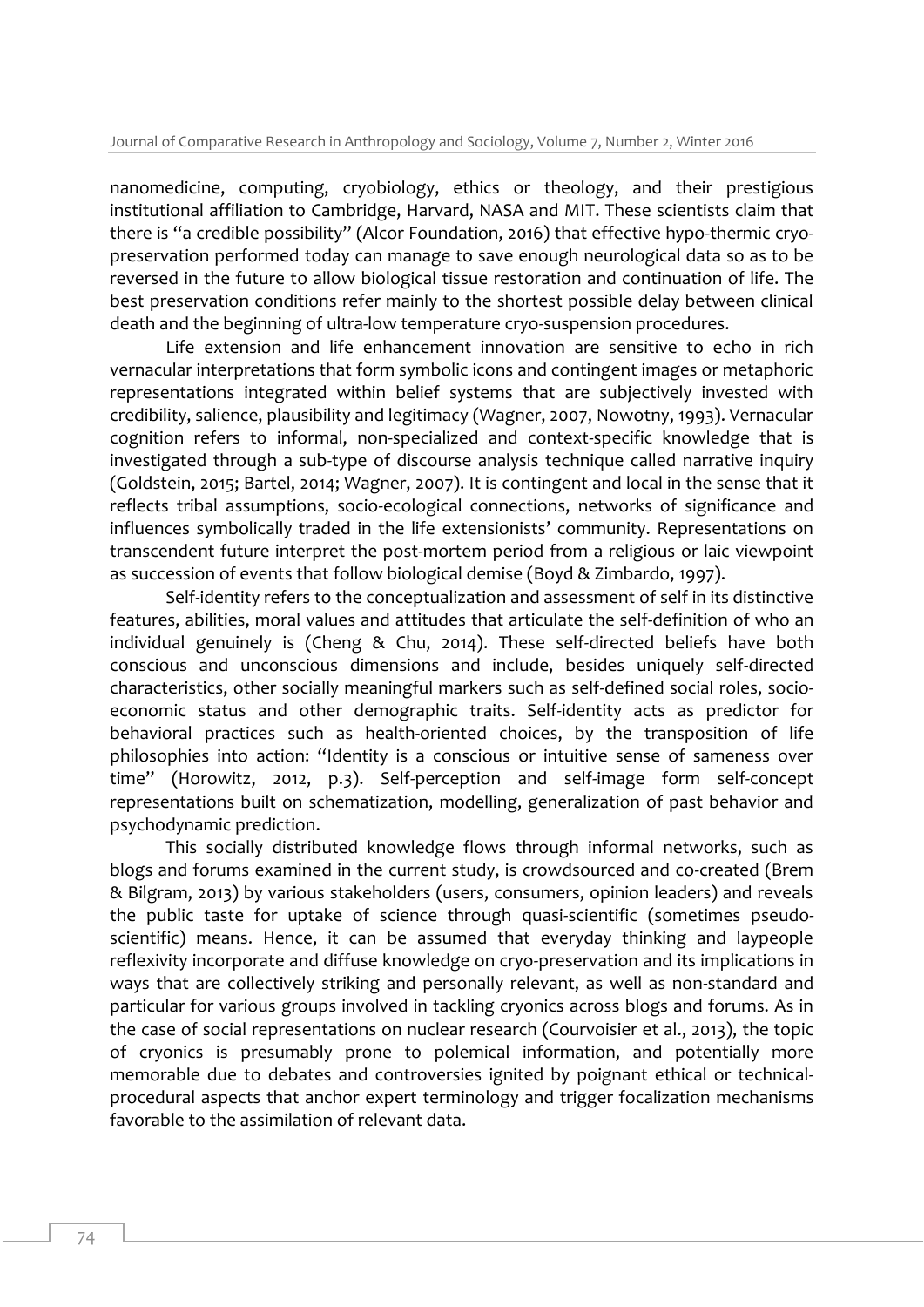Apart from anxiety-ridden uncertainties, cryonics embraces also a longer-term time perspective, confident about technological advance, by means of self-projection in the future and the Faustian belief (or Promethean hubris, according to Sutton, 2015) that anything is possible, in an endeavor to live it all, have it all, own it all, indefinitely. Cryonic suspension is interesting also in terms of ways that secular institutions represent the connection between life, body, death and personhood, and they proliferate such cognition onto social actors (Farman, 2013).

Scientifically deferring death by fighting against aging and disease nourish the objective of extended longevity which cryonics proposes, as extreme case of regenerative biomedicine (Lafontaine, 2009). Would-be resurrectionists are warned that proof-of-concept for suppressing or sojourning biological time limitations is still projected onto a conceivably distant future, and cryonics is only legitimate in speculative terms, still awaiting the first reanimated cryopreserved patient (Hoffman, 2007).

#### *Anti-death movement and "You only live twice"*

Supporters of cryonics view the brain as the most amazingly complex construct in the whole Universe. They argue that, as far as the headquarters of our identity and personality – the brain - remains quintessentially intact, the body can be regrown through expected advancements in nanotechnology and molecular biology (More, 1996; Tennison, 2012). They consider the body as mere accessory that houses the brain, a carcass or "package" that can be rejuvenated or recreated altogether through bioengineering, regenerative medicine available by genetic advancement (e.g. in DNA sequencing) and extended use of 3D bio-printers. Cryonics research is currently involved in devising and testing new cryo-protectants and improved vitrification procedures that reduce the risks of fracturing and dehydration, as well as replicating the three-stage process (preservation, storage, revival) for biological specimens (so far successful on insects and eels) to maximize the prospect of reversible biostasis in humans (Urban, 2016; Moen, 2015).

Suspended animation at ultra-low temperatures means molecule movement comes to a standstill and all chemical activity in the body comes to a halt. Biological time is stopped and living is put on hold. While viewing the after-life dynamics of the dying process as life suspension, technology meets transcendental future beliefs that claim death is avoidable, curable and survivable through access to afterlife (Seema *et al.,* 2014). The epistemic implications of cryonic suspension refer to death as process rather than a dichotomy between life and death. Hence, the relationship between life and death is better conceptualized through the metaphor of a dimmer, more so than an on-off switch (Alcor Foundation, 2016; Barbaro, 2011). Permeability of life-death threshold is the last remaining parenthesis, the only mystery left unsolved and the last piece of puzzle that can be helped to fall into place by future medical progress and overall scientific and technological advancement. The philosophical presumption on which cryonics rests infers that death is morally wrong, it represents an undeserved punishment and should be avoided at all costs (Tennison, 2012).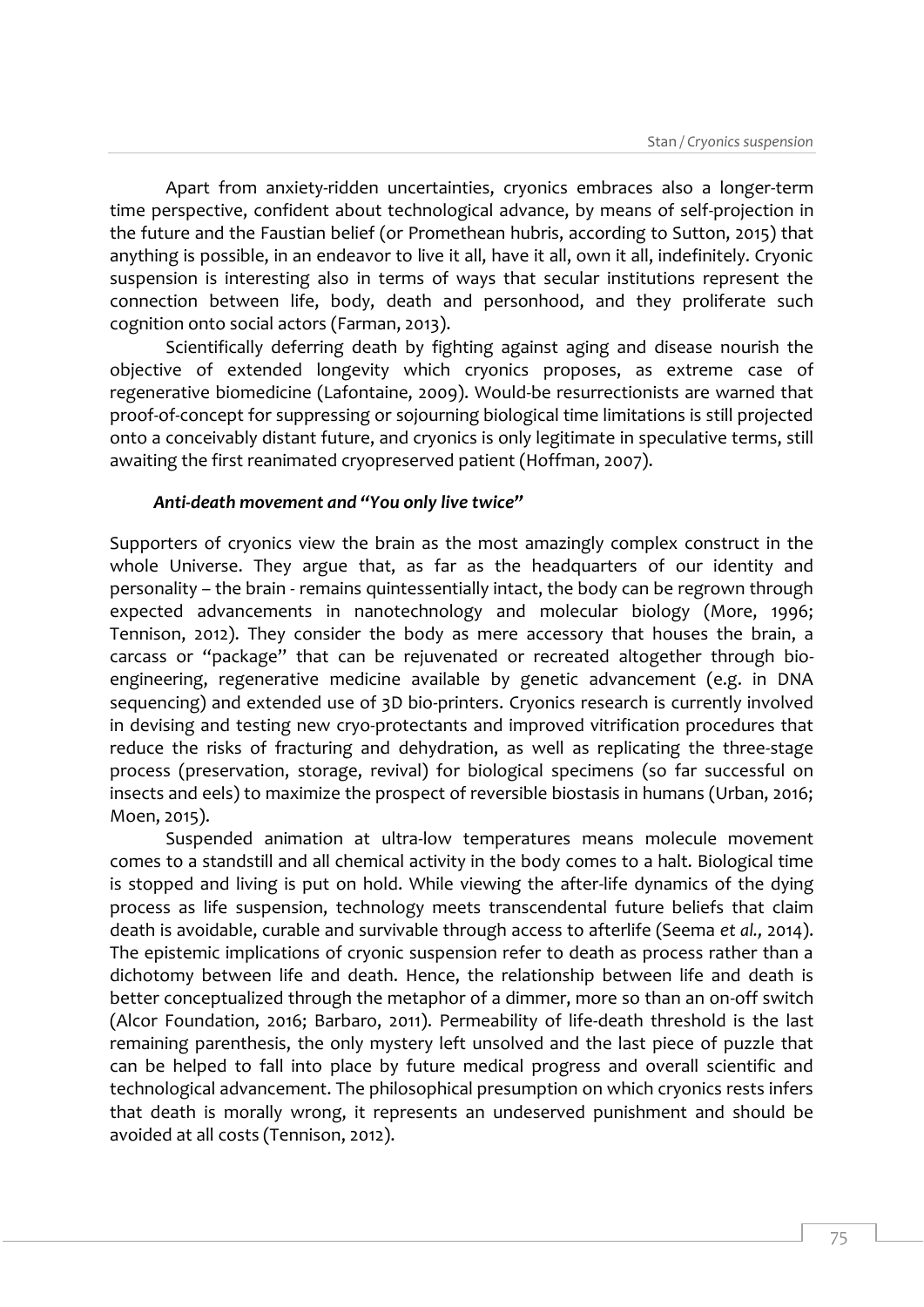The cryonics movement as extreme life extension doctrine are acknowledged to have begun in 1962, when the scientist Robert Ettinger, published his book, "The Prospect of Immortality" (1962, *apud* Bernstein, 2015). The life extensionist philosophical outlook that forms the conceptual framework for cryo-preservation envisions life as retrievable and death as reversible. It claims that the boundary between life and death is thin, permeable and fluid, and that all is not lost until information is erased beyond recognition. Cryo-preservation is considered by its supporters as lifespan put on hold, as suspension of time passage with possibility to un-do or un-freeze one's personal time capital at a later date, when regeneration and rejuvenation solutions will be accessible (Bailey, 2014).

There are two types of life extension outlook. Hence, digital life extensionists that support consciousness transfer onto a robotic extension of self defend their thesis by appealing to quantum theory, which demonstrates the principle of indistinguishability for identical particles (Bailey, 2014). These "indiscernible particles" can be used to redesign an entire organism from new atoms cloned from original ones, and the theory further states that the two entities are undistinguishable from one another. However, anticryonics postings reveal a salient discrepancy between the clone and the original being, which rests on access to previous experience and consciousness deposited in the memory storage. Restoring post-revival access to conscious experience and memories, to fight against collapse and entropy, and ensure continuity of personhood, would be a challenge for all cryonics attempts. Whereas cognitive components of information processing and memory have already been emulated to an advanced level by computer intelligence and artificial intelligence, emotional, motivational and volitional elements are seemingly more challenging to replicate. Biological life extensionists claim the whole organism of a cryo-preserved patient can be revived when medicine has developed sufficiently as to heal the impairments that caused the initial death. Life extensionists feel it is their role to drive away the "fiction" out of this "science fiction" scenario of a distant, yet foreseeable socially constructed reality (Shoffstall, 2010).

The common explanatory framework for both digital and biological, mainstream and fringe life extension conceptions claims that the extension of personal time capital (conceived as total duration of existence or lifespan by Preda, 2013) constitutes the most valuable improvement and the essential objective of practice-oriented research, and that ageing and death can and must be defeated. Their creed is to fight against finality and fatality, by aiming to transcend human constraints and make death preventable and curable (Sutton, 2015). By and large, cryonics redefines what it means to be alive, the nature of identity, the duality of body (material) and spirit (as intangible component made of brain and stream of consciousness) (Bailey, 2014; Sutton, 2015).

Cryonics backers argue that between life and death there is a continuum of intermediary states that do not have a default binary "on-off" nature as most people are used to think. Death as a process means that it is gradually destroying the order of deployment at cellular and molecular level, however, up to a still indeterminate point of no return, this process is reversible. As per Alcor Foundation (2016), "*calling someone 'dead' is merely medicine's way of excusing itself from resuscitation problems it cannot fix*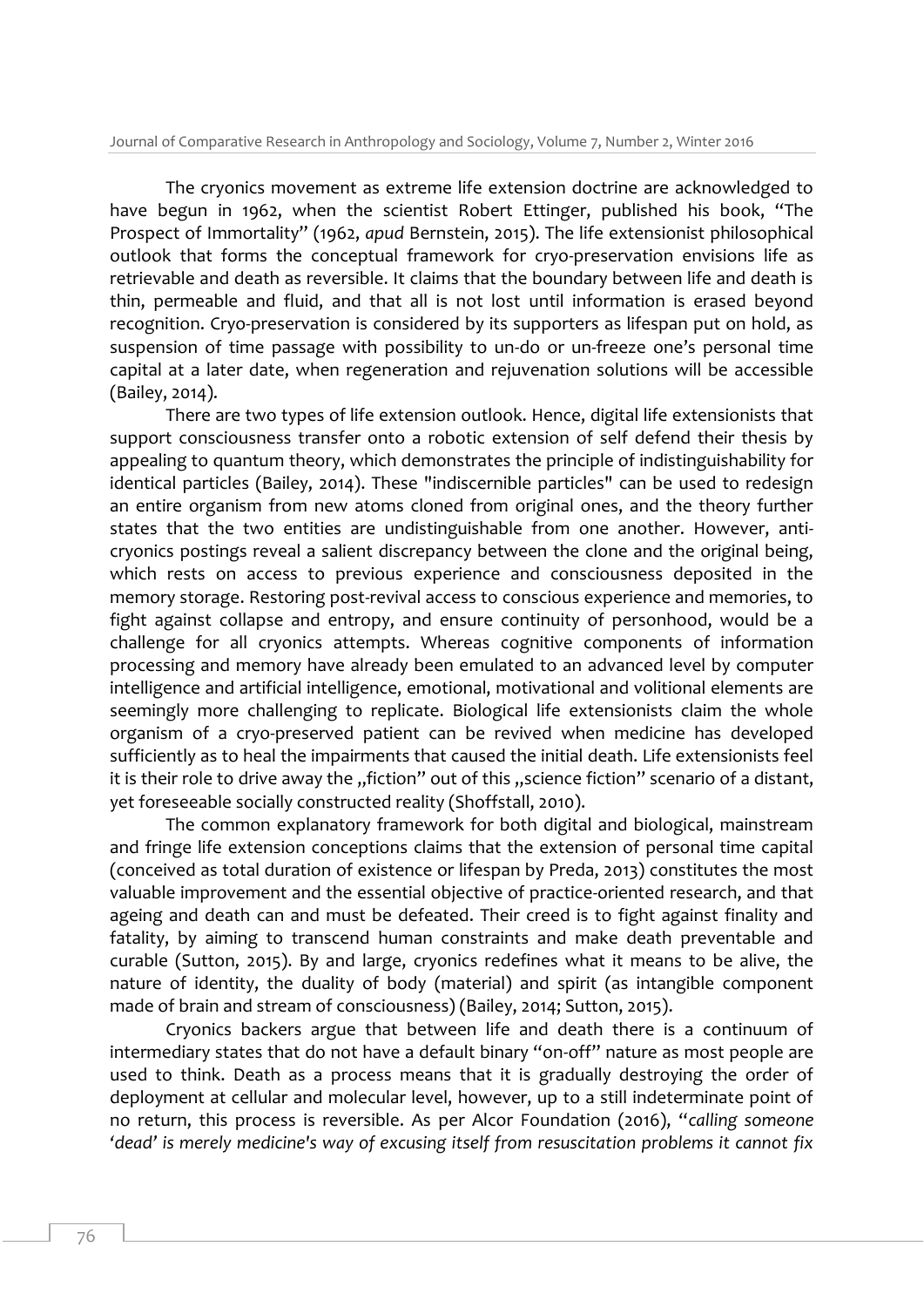*today. This makes people feel better about abandoning the patient and making the unwarranted assumption that nobody could ever fix the problem"*.

Ethical concerns that most cryonics specialists (including representatives of provider associations) acknowledge refer to cryopreservation as speculative, optimistic projection, because it relies on two undemonstrated reversibility conjectures: one of cell damage generated by what we today call "dying" and the other, by the cryo-preservation process itself (Farman, 2013; Hendricks, 2015). From a theological perspective, exponents of cryonics envision no conflict between their doctrine and religion, because both outlooks are bridged by pro-life beliefs and life-affirming principles, by the common value they add to life and continuation of liveness as extensively as possible.

#### **Research methodology**

As the study dwells on time-related values, norms and attitudes developed by actual and potential customers of cryonic suspension, it requires a methodological approach that is non-invasive, immersive in the world of expectations and innermost beliefs held by its subjects, discrete yet sensitive enough to capture and unravel aspects that influence diverging perspectives on cryonics, transcendent temporality and post-self reiteration. Such aspects that netnography can help excavate and reveal by a naturalistic approach to online interactions (Kozinets, 2002) include immanent rationality, as well as emotional logic, social contextualization and motivational idiosyncrasies, taken-for-granted thinking and embedded subtleties that underpin the decision to invest resources in debating over cryonics. The discussion includes debate shareholders such as: opponents, contesters, proof-of-concept supporters, would-be and actual customers of cryonics services.

Accessible, straightforward and expedient, netnographic approaches are beneficial because they reconcile two seemingly contrasting sets of features, namely: open and flexible towards evoked meaning, as well as robust and rigorous across data collection, data identification and interpretation phase (Kozinets, 2002). Two other research perks that are apparently contradictory, but harmonized by netnography, refer to traceability of digitally stored data trails by archiving, which adds up to data reliability and greater applicability also for longitudinal studies, and, on the other hand, decontextualisation, because opinions expressed by online contributors remain, by and large, un-connected to social identity cues (Xun & Reynolds, 2010).

The over-abundant volume of data can deter validly focused interpretations (Weijo et al., 2014), hence the stringent need for selecting only the most relevant topics and thematic categories for analysis and sticking strategically to the research plan to avoid any detours that would be challenging to integrate within the body of research. In the attempt to capture authenticity in co-creation of meaning, netnography can help reconcile focus with data dispersion, breadth with depth as it is essentially an unobtrusive, flexible multi-method toolkit that lends well to innovative research venues, building on many approaches for data collection and interpretive analysis (inductive, deductive, intensive and extensive, longitudinal or cross-sectional), as well as multiple research topics, as diverse as performing extreme sports, retro-brands, consumer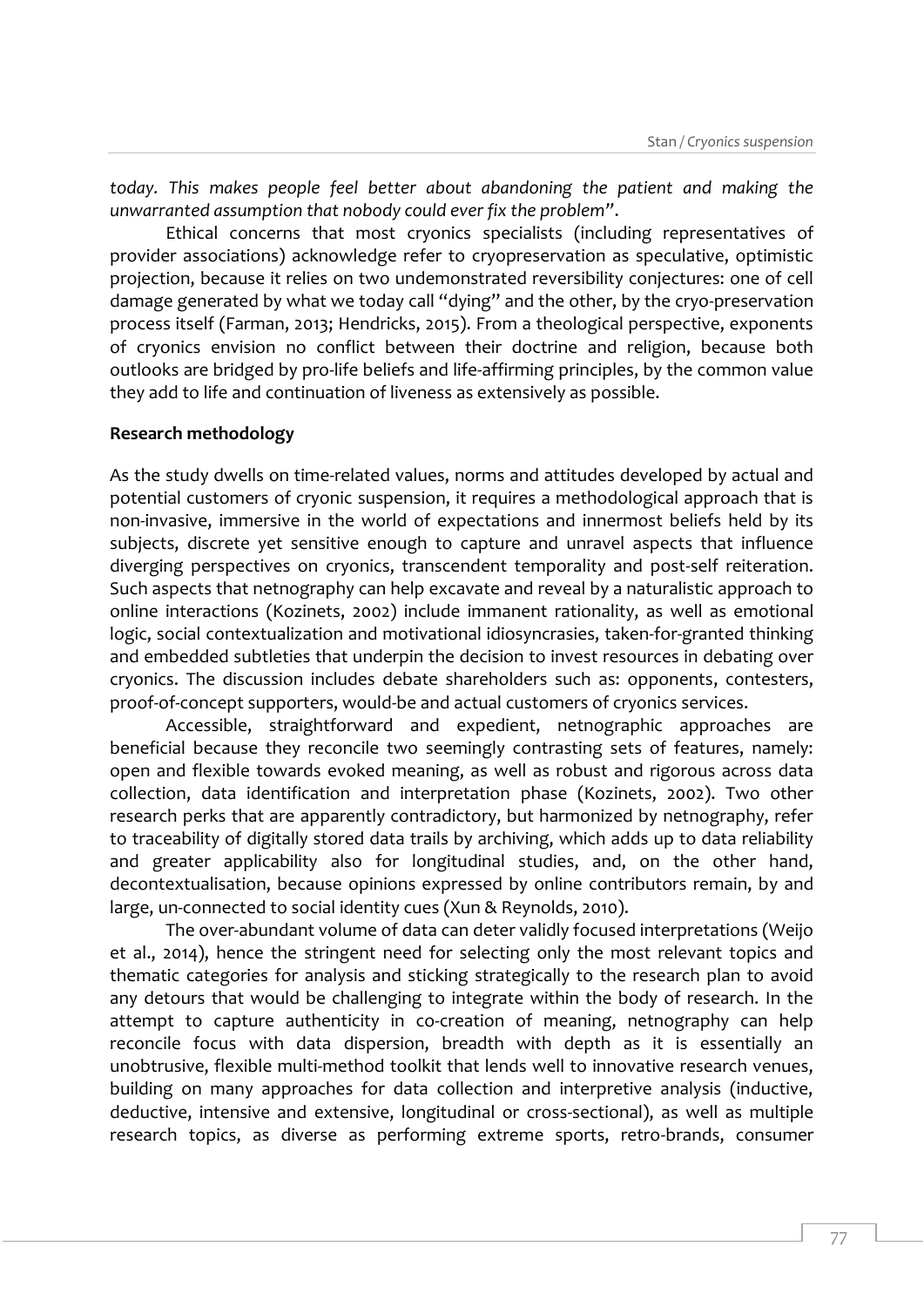boycotts, ecological citizenship, Nintendo buyers or Lego fans, online gastronomy blogs or crowd funding projects (Rokka, 2010). Because of the fast-paced rhythm of online cultural production, netnography as eminently open-ended practice implies significant limitations due to the short-lived validity, transience, contingent evanescence and built-in obsolesce of its findings, however insightful they currently are (Rokka, 2010; Kozinets, 2006; Weijo et al., 2014).

Qualitative thematic analysis of readers' comments on cryonic preservation includes a total amount of 367 postings on public-access blogs and user groups within 17 discussion threads. Inclusion criteria for each thread are: over 200 views, over 50 individual contributors (message posters) and over 20 inter-member interactions (measured by listed separate discussion threads) relevant for the research questions, in the reference period March – August 2016. Trends and patterns that surfaced during the exchange of polemic information regard: diversity of perspectives, presence of divergence, controversy and debate, multi-vocal participation, descriptiveness, contextualization by storytelling and narrative framing. Data sourcing is performed on original content (i.e. commenters' input) using the following blogs and forums: Chronopause, Less Wrong, Wait but Why, Alcor Foundation blog, Gizmodo.

All 367 postings were inserted into a text editing file and processed via NVivo QSR software that simplifies core operations (data mining, coding, making connections) performed on research units. In terms of data analysis, the procedure consisted of an inductive thematic analysis, bottom-up, data-driven approach. Following the first stage of code assignment to textual cues, comments were rechecked, to make sure no topic or thematic unit of analysis has been omitted. The second stage involved cancelling duplicate codes and merging equivalent codes. In the third stage of data analysis, following the inductive process, stand-alone descriptive codes were inter-correlated and computed into higher-level explanatory categories by means of abstractization and generalization.

Online communities are seen as no less important or "real" than physical communities, because of the increasing rate of spending screen time in the virtual environment of webpages, newsletters, chat rooms, forums, blogs, newsgroups and other online formats used to propagate and enhance the exchange of crowdsourced ideas. Identified analytical themes are: ethical considerations, spiritual aspects, vernacular cognition, philosophic implications, juridical precautions, experiential approach to time. Relevance for the topics of cryonics and transcending time form the main inclusion criteria for the purposive sampling of these postings threads used for netnographic analysis. Diverging opinions were key to thread selection because they minimized the impact of lop-sided over-representation of for or against arguments. By their expressed opinions, informants and users are valued as resource integrators, co-generators of value and a web of meaning, defined as discursive practice focused on a figurative repertoire of nuanced significances that are traded, shared, symbolically reconfigured throughout the argumentative and persuasive communication process (Daj, 2012).

Original comments as online textual artefacts were not provided by their authors for research purpose. Hence, the suspicion of psychological prejudice caused by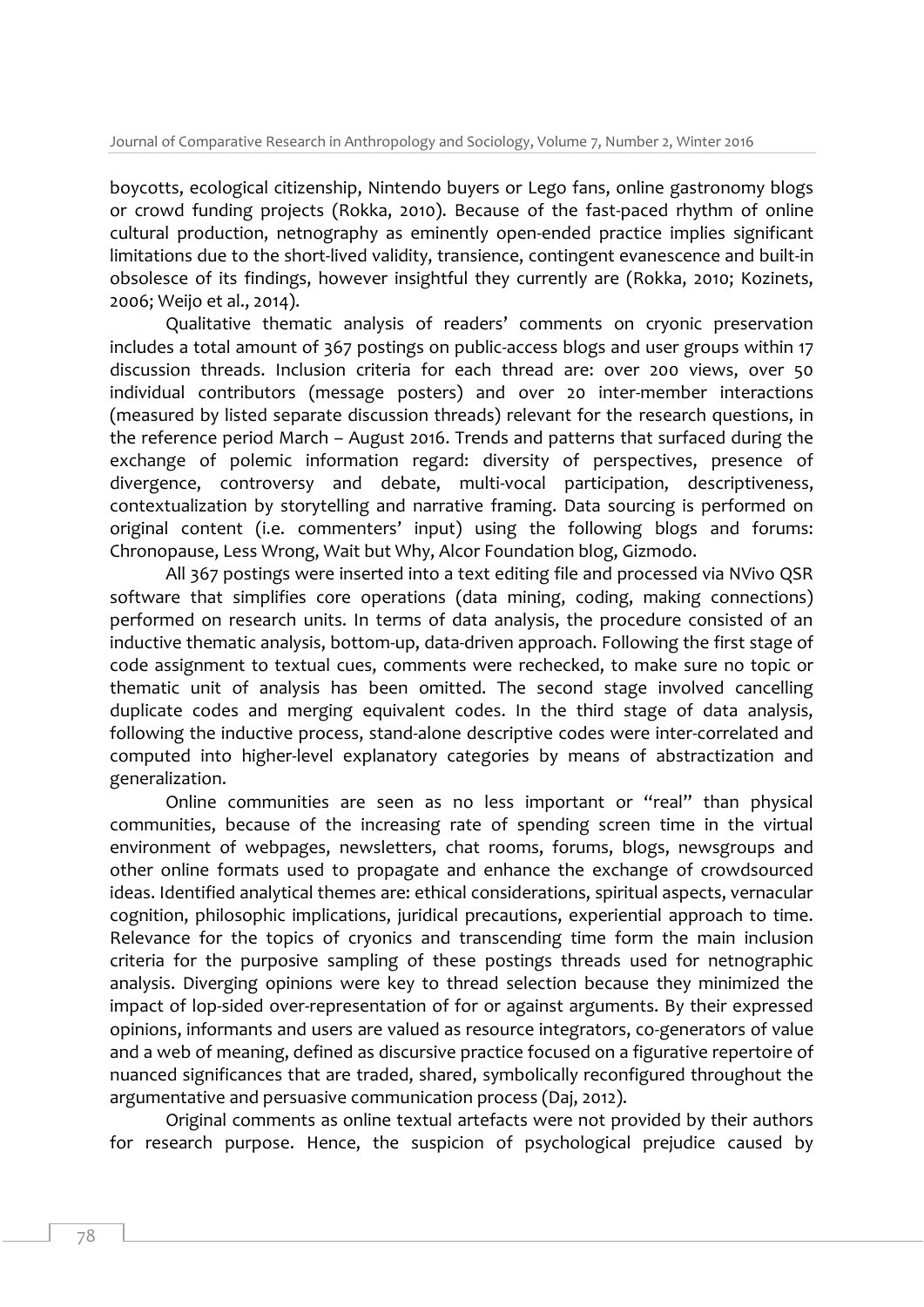unintended use, virtual "eavesdropping" or prying and taking advantage of commenters' unsuspecting remarks. As ethical precautions taken to avoid ethical invalidation of results and poisoning of the research well for future studies (Kozinets, 1999), forum moderators were approached and provided acceptance and informed consent as per the research objectives and modus operandi. Research was performed only on publicly available forums and blogs, where authors agreed beforehand to terms and conditions involved in disclosing opinions by publicly available comments on life span extension.

The netnographer obeyed confidentiality and anonymity requirements by not disclosing informants' online identity (user names, avatars or nicknames) or physical one, and reviewers' comments presented as research findings were randomly recoded using pseudonyms. Privacy breeches were avoided by these supplementary precaution measures, despite some authors' claims that the responsibility for data usage rests uniquely on informants themselves, who freely chose for their posts to be public, by agreeing (though sometimes without due diligence) to the terms and conditions of such forums (Firat & Dholakia, 2006, Frankel & Siang, 1999, cited by Xun & Reynolds, 2010).

Netnographic analysis powered by computer-mediated communication is conceptualized as "translocal site of the social" (Rokka, 2010, 382), an e-community of ideas or virtual, transitory and *ad hoc* meeting place of people concerned with the same topic. These post-modern tribes are fluid, fragmented and have overlapping membership. The interpretive approach of netnography devises a re-sensification insight about formal messages being reshaped, contested, recast and given new meaning that is intelligible and relevant to e-community members. Profiling the sub-culture of cryogenic debaters concerns a marginal group considered also as deviant, radical-minded or transcending current norms, conventions and areas of preoccupations.

Hence, netnography of cryogenic voices dwells the realm of ambivalence, dissonance, doubt, concern, opposition and contestation, all depicted on a canvas of cultural bricolage, blurred delineation and intertextuality (Firat & Dholakia, 2006; Rokka, 2010). The empirically-oriented approach allows for the in-depth study of the dynamics of cultural production for life prolongation means related to cryonic suspension.

#### **Result analysis**

# *Membership profile and neotribal identity*

Analyzed discussions reveal the long-term time orientation necessary regarding life insurance for cryonics. Similar to retirement savings, it needs to be purchased while still young, to be affordable. Legislative regulations that introduce restrictions on cryonics reflect public controversies surrounding such procedures. Peri-mortuary practices related to cryopreservation are forbidden in some countries and regions, including Canada, country that neighbors most cryonics providers (Urban, 2016).

The consumer profile of cryonics customers (both individual members and whole families who signed up also their small children) includes a variety of backgrounds, ranging from more predictable professional venues (such as writers of science fiction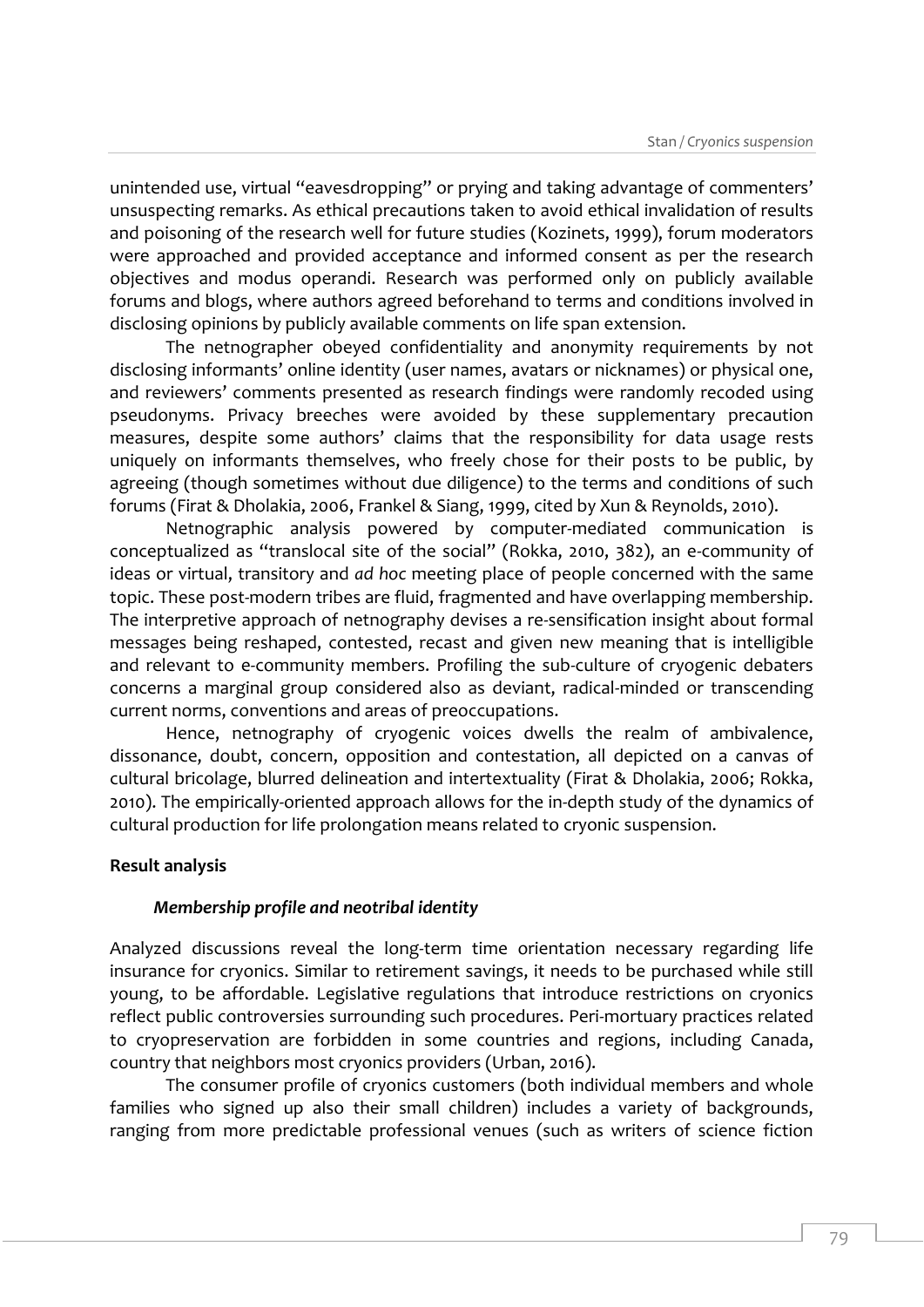novels) to other more mainstream ones – physicians and other health professionals, attorneys, computer engineers, film producers, psychologists, philosophers, economists, business consultants, chief executive officers - CEOs, entrepreneurs, artists and pilots (Alcor Foundation, 2016).

For covering the costs of revival sometime in the distant future, cryonics providers rely on the assets created through the patient care trust and stimulate co-membership through social networks from a longitudinal perspective. Hence, the emphasis remains on shared interests and intra-community bonding, inter-generational support and mutual aid, as friends and relatives who have loved ones in cryopreservation would be motivated to revive them, and revived patients, once reintegrated socially, will further seek to restore the life of other members. Patients' social rehabilitation can also mean a unique chance of extending one's time capital so far as to become friends with distant descendants. The sense of affiliation and belonging is reinforced through both transversal solidarity (with current members) and promised longitudinal affiliation (with descendants). Networking for continuity means that live members act as "sponsors" (also enrolled for cryo preservation) or tutors and advisors on behalf of deanimated patients (Alcor Foundation, 2016).

Reanimation of cryopreserved patients in a new, unfamiliar environment, in a distant time span of hundreds of years later, means devising also reinsertion shockabsorbers, such as restoring the person in a familiar, comfortable position. To this aim, personal possessions, time mementoes and also pets are cryopreserved and financial solutions are explored in order to keep a personal inheritance for cryonics patients (Shoffstall, 2010; Barbaro, 2011). Financial solutions have adapted to this new niche of services. As such, apart from purchasing afterlife insurance, so as not to wake up dismally poor in the world of tomorrow, beneficiaries of cryonics can establish an irrevocable asset preservation trust with the help of a financial consultant, estate planner or attorney for regaining access to a part of their goods upon revival (Alcor Foundation, 2016).

The taxes paid for cryonics providers include a revival incentive or success fee whose portion in the total paid amount is up to the customer to decide, under certain conditions (Urban, 2016). Decision-making under risk is involved in this deliberation, since a higher than average revival incentive can stimulate earlier revival, but also bring about riskier, cutting-edge procedures that are potentially premature, whereas a smaller success fee is the more cautious, conservative alternative oriented towards extensive long-term care with the possible disadvantage of delayed revival. Cryonics suppliers build the representation of a less uncertain welfare future by explaining the financial, as well as the social safety net – preservation fund and sense of togetherness and community belonging. Additionally, companionship can be revived by cryo-preserving patients' pets. Personal belongings can also be stored in a memory box, kept permanently in a salt mine and returned upon their owner's revival. Such memory enhancers that cryo-patients usually store are journals, photo albums, DVDs, books (Alcor Foundation, 2016).

To dissipate doubts as to the improbability of revival, life extensionists argue that the falling price of new technologies, including nanomedicine and 3D printing, will further increase chances of repair and revival. Contemporaries were born too early to benefit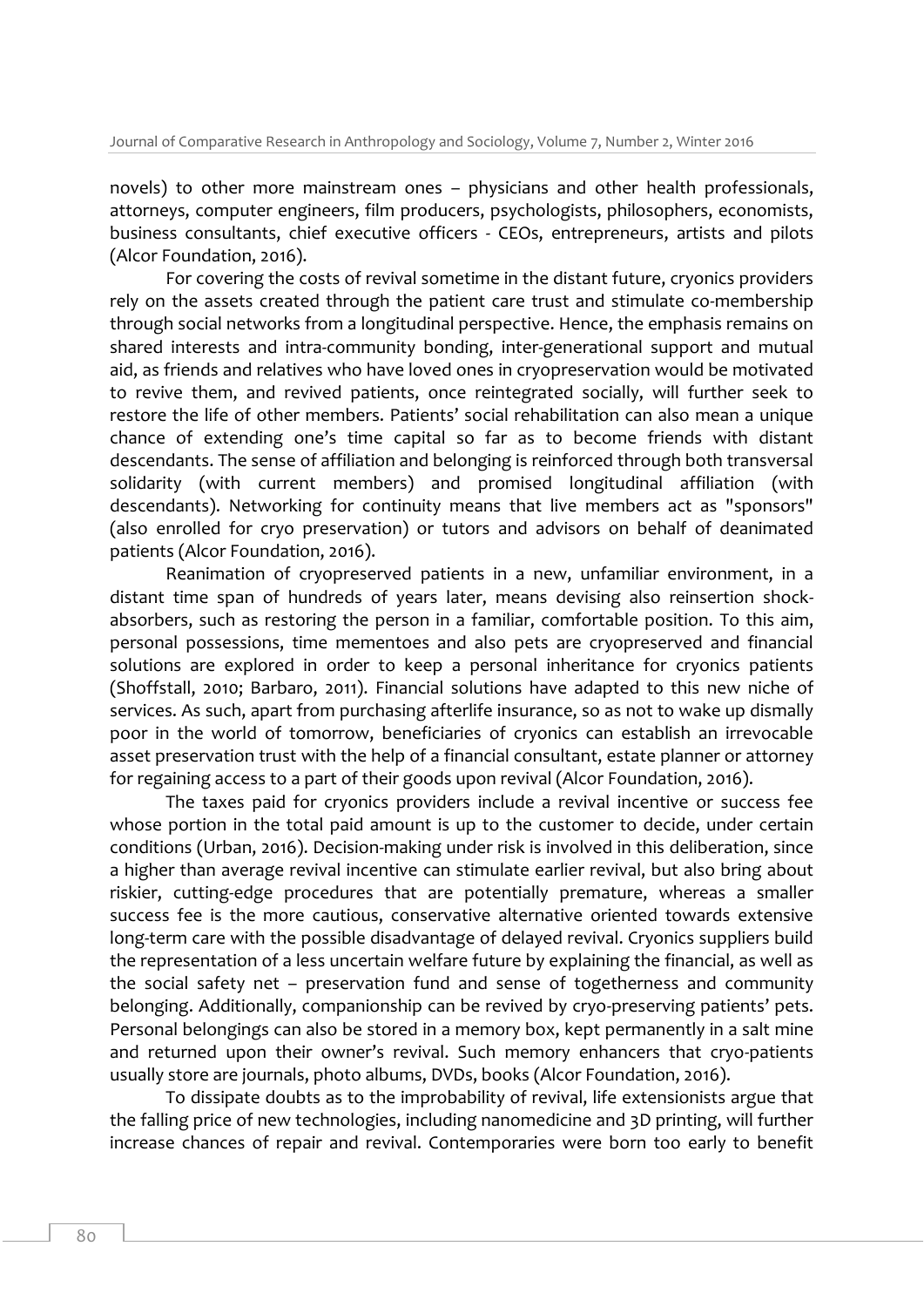from such advancement, still they can wait for successors to innovate, by procuring more time capital available by revolutionary treatment in the anticipated future. For the industry of cryonics, business development prospects are still timid, the take-up rate is low; however, it is hoped that recruiting new members and customers will grow exponentially once a breakthrough medical achievement such as the world's first fullbody transplant occurs (Sandomir, 2005). Literature documents cases of consumers switching between different providers of cryogenic suspension (four American, Alcor, Cryonics Institute, American Cryonics Society and CryoCare and one Russian - KrioRus) in search of better offers and perceived service improvement (Weaver, 2010; Moen, 2015). Their performance is measured by relevant scientific research being funded and carried out into cryoprotectants, deanimation, biostasis and reanimation processes.

When pondering over offers and options, customers show interest in cryonics provider's history, as predictor of business sustainability: the longer tradition, the better, because institutional longevity is of the essence in this line of business that works with multi-century time horizons (Lohmeier et al., 2015). The same authors explain statistics that show a third of clients are female by several hypothetic assumptions that remain to be proven: women can access self-perpetuation by alternative, more conventional means (offspring, material and / or spiritual heritage) which are more significant for women than men, men can be considered more anxious towards death, more committed to living, more curious and optimistic about the future. Some members belong to religious groups such as the Society for Universal Immortalism and Society for Venturism. These represent eclectic transhumanist doctrines that incorporate theology and ethical philosophy in the pursuit for human immortality, deemed of utmost significance within a system of beliefs that does not imply a supernatural agency or deity (Sutton, 2015; Tennison, 2012).

#### *Coordinates of vernacular rationality directed for cryonics*

How much extended time capital can social actors purchase by cryonics? Even the strongest supporters of cryonics claim that it cannot produce immortality or limitless time capital, as any physical object, including the human organism, is gradually destroyed by the outcomes of time passage. The impact of time passage on personality and selfidentity is conceived as prototype of existential transience: "*Physically and psychologically, we are a slightly different person each day that we wake up"*. (Less Wrong weblog, 2015). This immanent perishability is used as argument by both supporters and detractors of cryonics: the former claim this flexibility can be capitalized upon to facilitate suspended (re)animation through what is construed as time discontinuation. Meanwhile, the latter state that the entire organism is vulnerable to irreversible decay and the effects of time passage are stronger than any human intervention incumbent of cryonics.

In support of the 'dimmer' metaphor (Alcor Foundation, 2016), life extensionists consider fuzzy boundaries of personal identity, manifest even if the stream of consciousness is interrupted, during a coma, or heart attack followed by resuscitation, or even during the ordinary subconscious world of dreams revealed by time-off during sleep. They attack opponents' view of consistency of personality, discussing experiential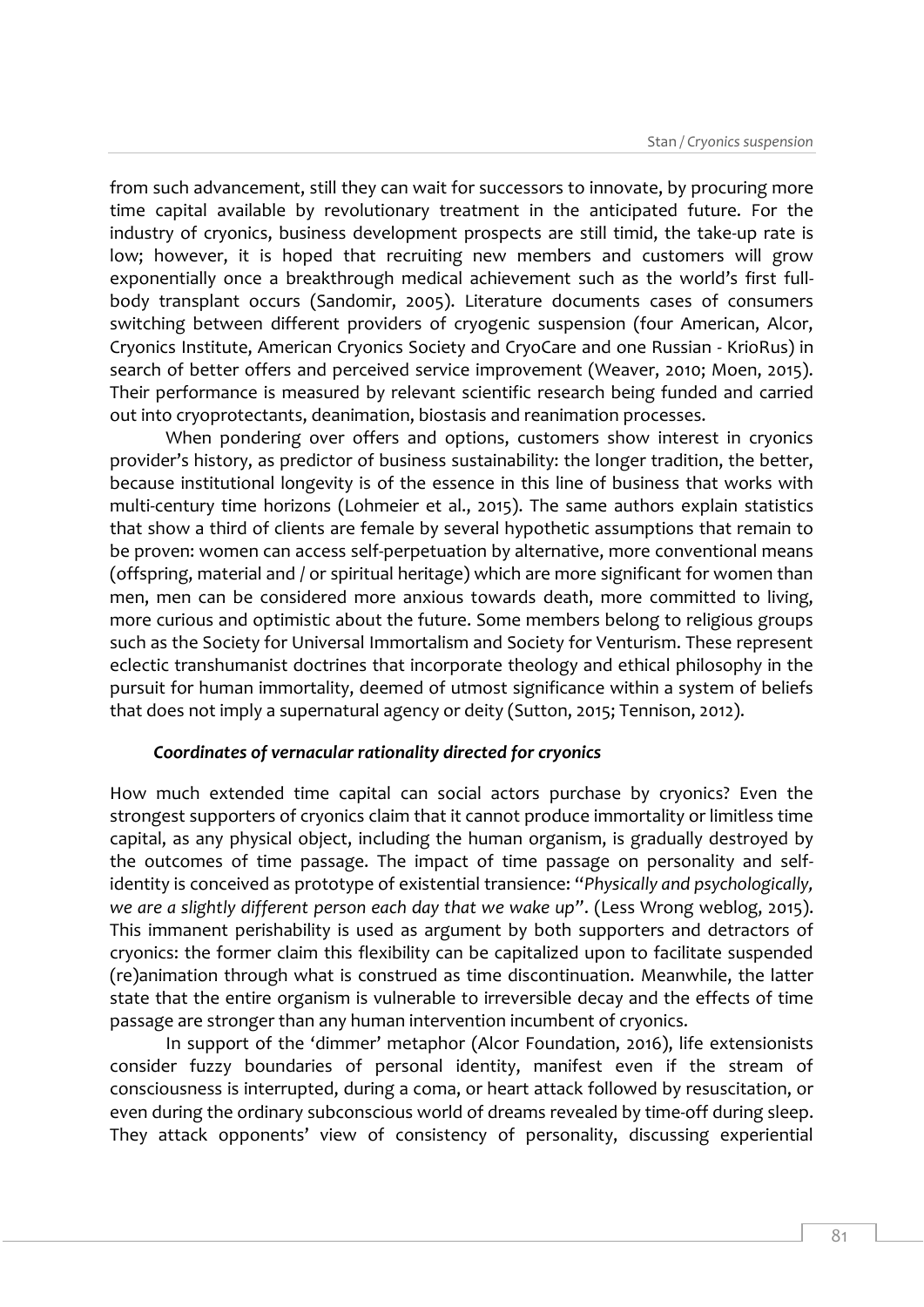examples to support the idea that humans are not the same from one day to the other, they adapt to new circumstances by learning and doing, by agency and performativity. Pro-cryonics vernacular knowledge envisions the limitations inherent to chasing what cryonicists deem a mystified delusion of consistency and persistency in time, each cell at its place, since neuro-plasticity supports the vision of the leaner, learning organism, perpetually striving for an improved version of oneself.

For those who question the validity of the cryonics pursuit, vernacular interpretations are built about the revival procedure relying on rehabilitation provided by science advancing optimistically and exponentially, by qualitative leaps (or breakthroughs), not mere quantitative, cumulative steps. However imprecise and imperfect, life extensionists share a view on reanimation after cryonic suspension as ultimate coping mechanism based on adaptability, redundancy and neuro-plasticity. The self-healing capacity of the brain to activate back-up mechanisms, restore damaged functions and re-route broken neural circuits is put to the ultimate test when resuming life after biostasis: "*The ability of us to keep being ourselves in the face of changes in our nervous system is pretty amazing*." (Chronopause weblog, 2016).

As indicated by examined debates, various futurist scenarios coexist in the conceptual realm of curing death. One option for extreme life extension would concern the cryopreserved brain as software transplanted to a surrogate hardware, a fortunately saved back up storing post-self identity. This identity and consciousness transfer, transcending biological matter, is due to be uploaded to a robot to pursue living through a digitalized post-self, within the framework of a virtual reality devoid of biological substrate. Other option would be to develop a cloned body, grown from its owner's DNA and preserve only the head to ensure the continuity of identity hosted by the memory and cognition functions. The third option would also concern preserving only the head with the brain inside, to be transplanted onto the full body of a brain-dead donor.

The concept that becomes less speculative and more credible as the first medical procedure on humans in scheduled for 2017, coordinated by an Italian neuro-surgeon, after "proof-of-concept" experiments on a dog and a monkey indicated relatively encouraging results (Brodwin, 2016). Critics argue, however, that such intervention is hazardous at least and would require several decades of medical and technological progress to be performed under less risky circumstances. They bring up the resurfaced myth of Frankenstein, by intertwining cryonics with a jigsaw imitation of life bearing the threat of monstrosity. However improbable, the controversy surrounding the feasibility and ethics of such procedure stirs public opinion and creates rating that all news agencies worldwide hastened to take advantage of.

Another concern that elicits debaters' interest in this controversy is potential or highly likely brain damage during time-extensive cryo-preservation, or whether the synapse-level, neuro-energetic balance in the brain is not too fragile to resist vitrification and reversion of death by curing the morbidity cause that led to it. This topic spurs debate, as pro-cryonicists use the "better than nothing" argument in constructing their adhesion for such practice: they claim that, should even the slightest or remotest possibility remain for pursuing life, those with a will to keep on living would choose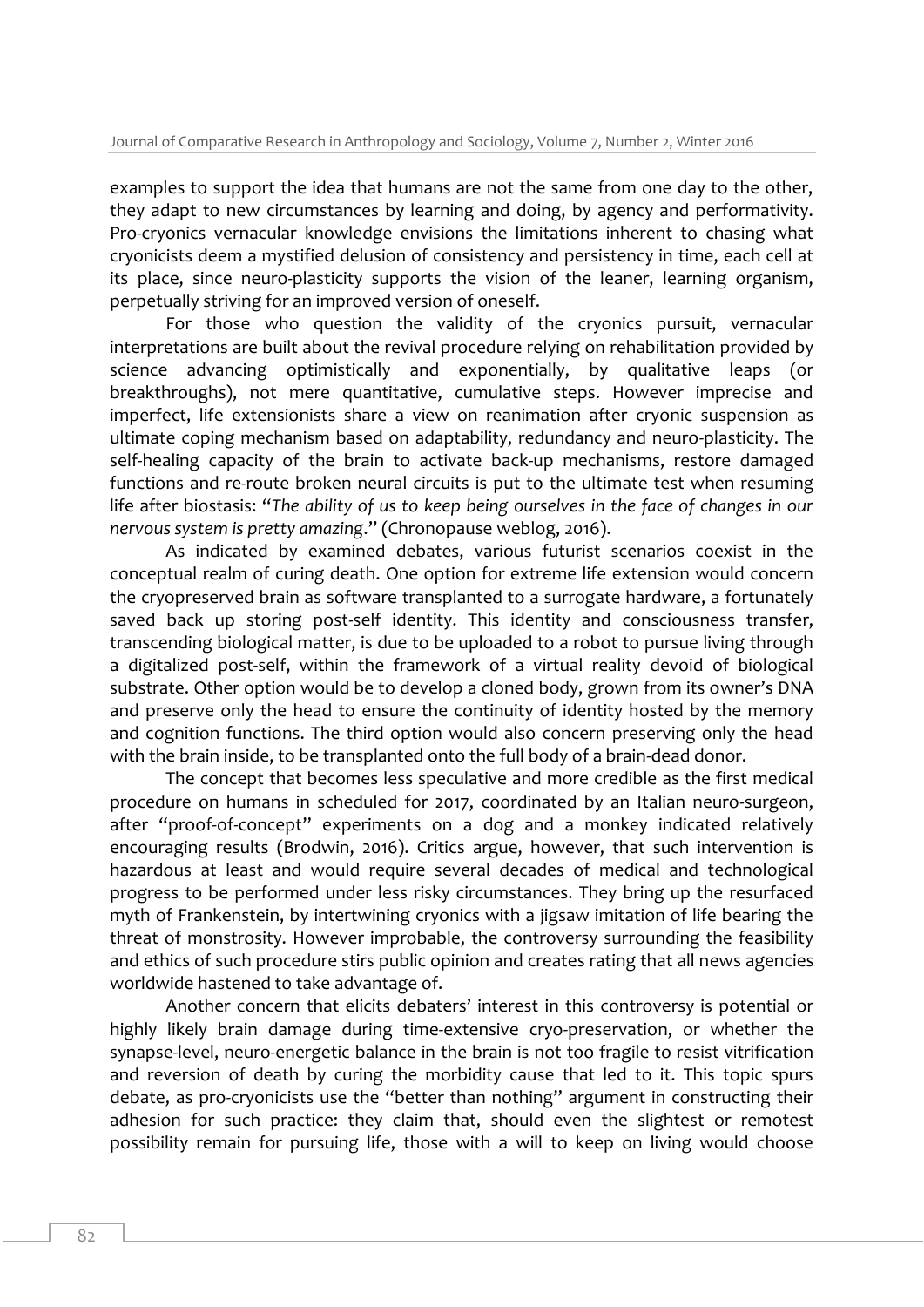cryonics at least as last-resort solution, as logical and rational thing to do, following a tradeoff decision model similar to Pascal's wager. As per one blogger's viewpoint, "*If you knew your plane was to crash and you had to choose between dying instantaneously or trying out an experimental parachute with a better than zero chance of staying alive, what would you choose?"* (Urban, 2016); or, in research terms: "*Would I rather be in the control group, or the experimental group*?" (Hoffman, 2007, 51).

# *Vernacular rationality directed against fundraising donation for cryonics*

Debaters who opt against fundraising adopt four types of counter-arguments:

- Revival is unfeasible
- Revival will become feasible sometimes, in the distant future, but the cultural shock will make cryonic patients' life unbearable
- Notwithstanding technical or social challenges, those in charge with revival expect tradeoffs which are hard to provide on a large scale, lest accomplished by an ancestor-worshipping cult: a single resurrection as onetime event would be sensational, then, after a series of successful procedures, interest would fade off
- Extending one's life span through cryonics is unnatural, selfish, and immoral given the scarcity of resources and the ecological footprint of expected overpopulation

For the last argument, pro-cryonics commenters claim life extension through cryonics is fundamentally – in its logical rationale - not different from other more conventional longevity boosters such as antibiotics, vaccinations, organ transplants or chemotherapy. Hence, in principle, life extensionists are not more egotistic than beneficiaries of other forms of medical treatment that hinder naturally occurring death and hence contribute to accelerated resource depletion. According to the same forum contributors, the macro-scale solution to ensure a sustainable future for cryonics survivors would rest on a self-regulatory mechanism, by which societies become more affluent and long-lived, and population takes care of itself, lowering medical costs and redirecting them to prevention. The argument leads to the idea that cryonics and other more conventional options of life prolongation would compensate decreasing natality typical for developed societies whose welfare system preserves the pro-life philosophy.

Pro-cryonics debaters regard the connectome (the totality of synapses) as infrastructure of personhood and consciousness. Detractors of cryonics claim the dynamics of a living brain cannot be inferred from its molecular and synaptic neuroanatomy (Hendricks, 2015), as cerebral structure is not enough to emulate or simulate its functioning. The counter-argument by which several detractors reject the idea of cryonics is that precarious preservation makes the connectome irretrievable notwithstanding progressing science (Hendricks, 2015). Empirical evidence quotes as proof of precariousness that impedes on cryonics success the homogeneous approach based on a reductionist, one-size-fits-all model of preserving the entire body or the entire brain under uniform conditions. Standardized cryoprotectants or antifreeze vitrifiers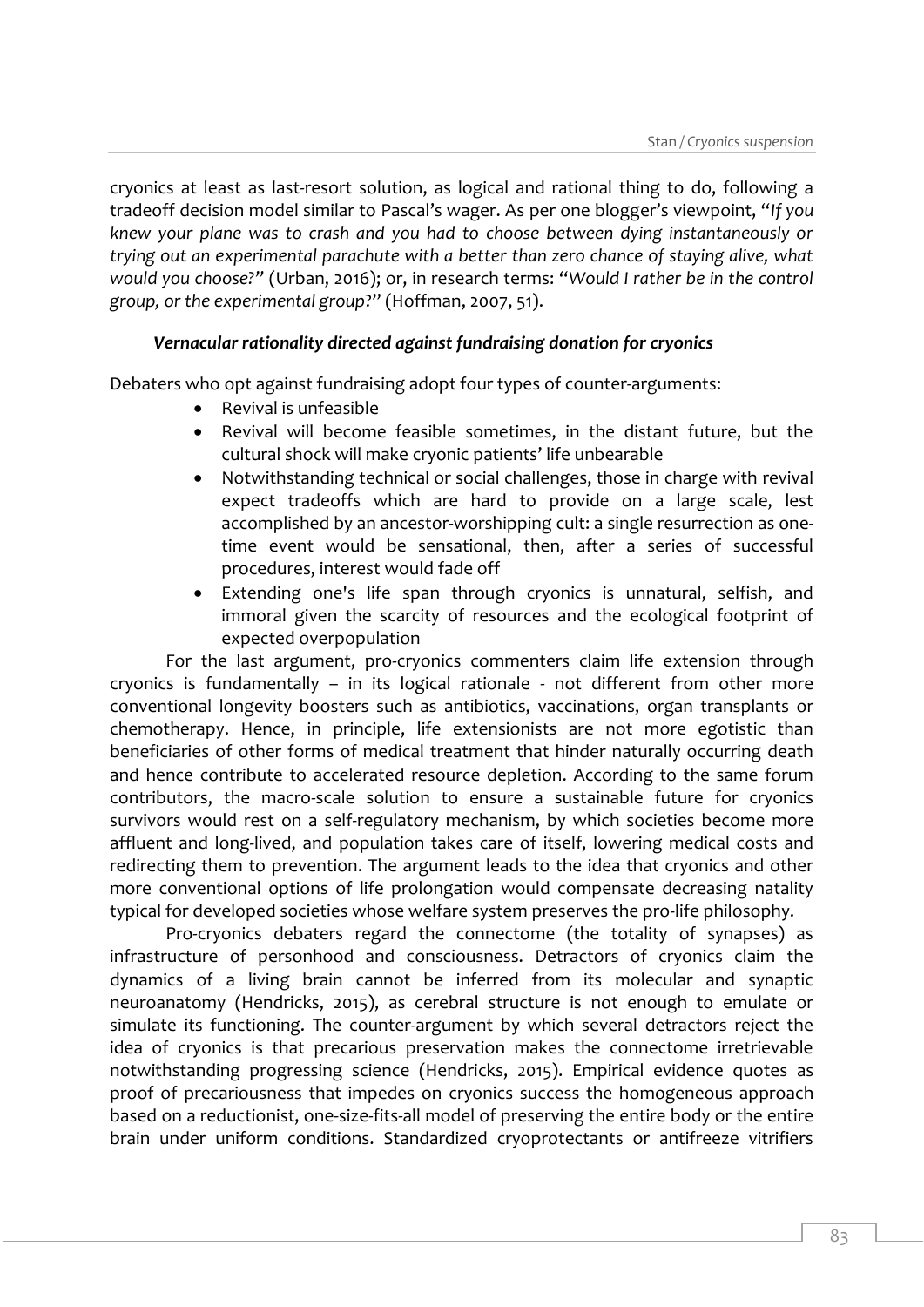provide identical treatment in terms of substance concentration, mixture, to support long-term biostasis, whereas each functional area of the brain has different needs.

The whole approach is accused of reductionism as existence (either digitalized as post-self 2.0 or physical) is equated with identity and distinctiveness supplied by the brain alone: "*What I find off-putting about this idea is not whether the science is realistic or whether it's emotionally natural to want to put off death. It is that believing in cryogenics requires such a mechanical idea of what a <person> is"* (comment, C.I., in: Dvorsky, 2013); "*We are not our brain. We are our total somatic and emotional experience.... The error of thinking otherwise is common among programmers, who often think of people as imperfect computers"* (comment, A.N., in: Harmon, 2015).

Another foreseeable impediment would be the risk of bankruptcy of cryonics providers that prompts the question of organizational longevity needed to support biological (or cerebral) one. Not only economic reasons are given, but also contingency clauses that are more likely to appear on the long term: natural disasters accelerated by climate change, wars or terrorism. Cryonics detractors put forward not only the impossibility of reanimation after extensive suspended animation, but also its implausibility, by questioning the rationale of future persons to revive more than a few museum specimens of "*People with really unpopular ideas and ancient narrowmindedness and ancient bigotries - or a lack of the proper, current, future-time bigotries that are considered right and true. ... a drain on resources, useless, bothersome old people from the past..."* (comment, V.I., in: Less Wrong, 2015).

In this anti-utopian vision, reanimated cryo-patients anchored into the past would lead a solipsist quasi-existence (either physical or solely digital), feeling alienated, uprooted and lonely. After the first wave of sympathy stirred by revivals, skeptics argue that bestsellers and blockbusters that tell time travelers' story begin to wear off in obsolesce and redundancy, also creating a burden on welfare and health systems of the future.

## *Dialectics of argumentative vernacular logics, contradiction, polemics and debate shaping the opponents' profile*

Polemic information exchanged on cryonics seems to exert widespread curiosity, and sometimes fascination, as one active poster stated that "*this stuff was so weird, so outlandish, so unbelievable, and it's like, I wanted to know more. I got addicted to it"* (Less Wrong, 2015). Most disagreement stems from the possibility of being revived, not from the choice of opting in or out of cryonics. Diverging opinions are extrapolated to a mutually derogatory view of otherness. Life extensionists accuse their opponents of being overly analytical (hair-splitters), pessimistic and short-sighted, and, in turn, promoters of cryonics are considered naive, irrational and gullible. The war between cryonics enthusiasts and opponents is waged using metaphors (such as: hibernation, zombie, Frankenstein, clone, teleportation in time, mimetics, playing God, vat-brains) as symbolic missiles set to blow up the other's thesis.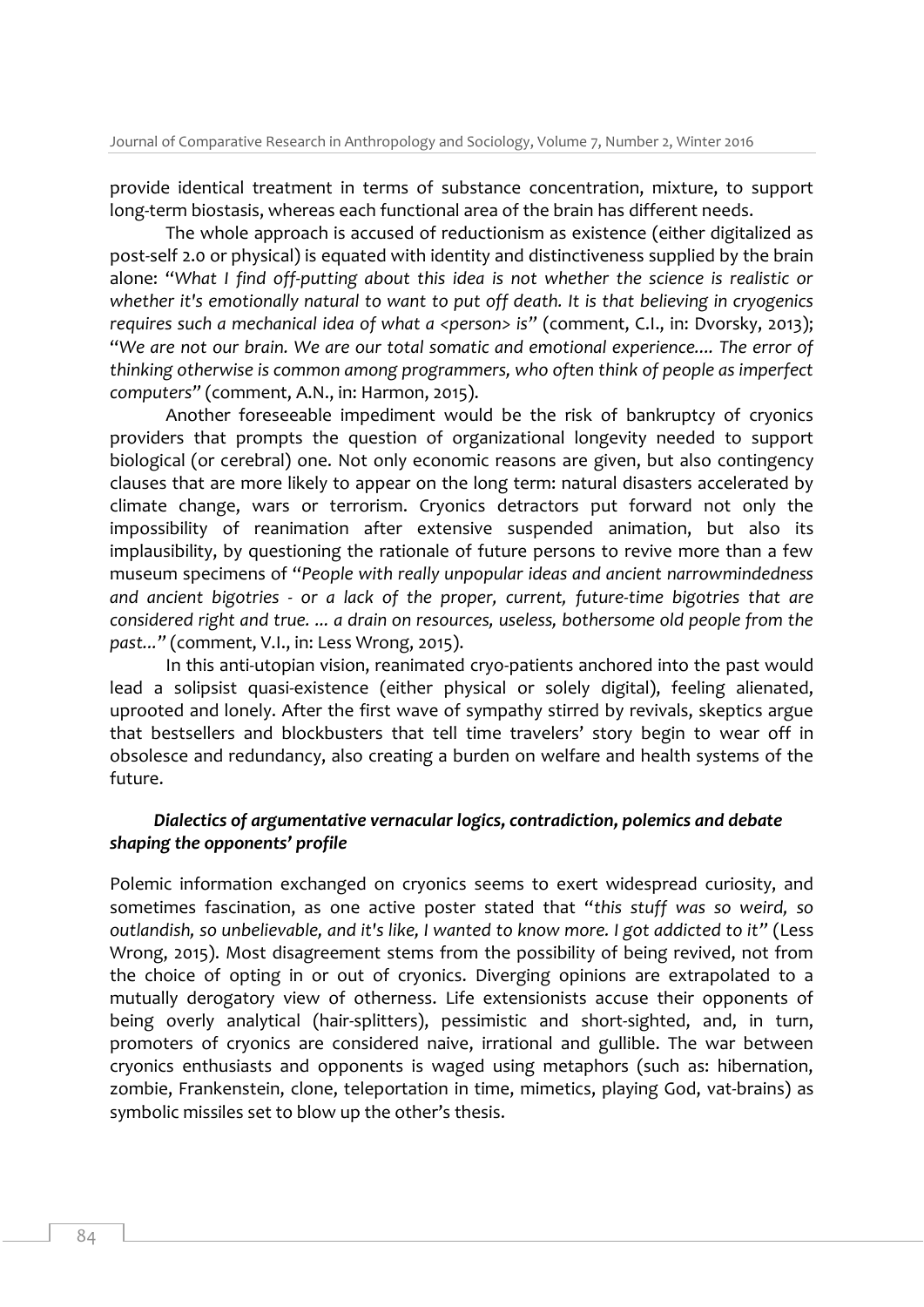Detractors of cryonics claim their opponents rest their persuasion attempt on a misrepresentation or intended confusion between theoretical possibility and feasibility*: "It is this purposeful conflation of what is theoretically conceivable with what is ever practically possible that exploits people's vulnerability"* (comment, B.Z., in: Chronopause, 2016). Skeptics claim the procedure will remain infeasible on the long run because it is not priority research and experimental proof is missing for this highly unlikely - non-zero chance: "*All they have is: <You can't prove it can't be done>"* (comment, S.C., in: Urban, 2016).

Critics contest cryo-advocates' futurist outlook as over-optimistic by rendering examples of difficulties that experts encounter even when trying to retrieve data from 30-year-old computers. Mapping a single connectome would take up half of the world's current information processing and storage capacity (Harmon, 2015). Its scanning is limited so far to sesame-seed size for this intricate structure is considered the repository of memory and learnt behavior and the potential preserver of self-awareness and selfidentity.

The cryonicists' argument of feasibility for the cryo-preservation procedure and especially for its reversibility rests on the idea that hypothermia is reversible under a few hours of cardiac arrest. In turn, opponents argue that it is preposterous to compare this case with biostasis or induced suspended animation of human life for decades, through immersion and storage in tanks full of liquid nitrogen, at -120◦C, until a cure for the cause of death is discovered. Moreover, cryopreserved cells, simple tissue or embryos cannot be equated with infinitely more complex and longer-term procedures concerning the brain or the whole body. Consequently, detractors view cryonics providers as shabby business owners selling false hopes to naive consumers. Opponents refer to life retrieval after cryopreservation using the metaphor of putting together a document after it has been through the paper shredder – conceivably possible, but with highly disputable results.

Another question raised by skeptics, provided the best-case scenario does function and cryopreserved patients wake up, centuries later, concerns quality of life awaits for them, since prospects of livability on Earth are dimming with anti-utopian landscapes projected by natural resource depletion, global warming and extreme climate change including desertification, terrorist threats and mass destruction warfare, extinction of plant and animal species and overall deterioration of living conditions. Vernacular knowledge about plausibility and probability of revival is highly sensitive to news of current or soon-to-come medical progress (e.g. Brodwin, 2016) and to prognosis on tomorrow's social and economic prospects. In the same vein, environmentalists are chief cryonics opponents, whose arguments targeting improbability of revival state: *"It is more likely to bring back an extinct species, dinosaurs or the wooly mammoth, not a parasite, over-populating species like Homo sapiens"* (comment, M.J., in: Urban, 2016).

In defense of their version of tomorrow's reality, cryo-enthusiasts express hedonist arguments for the joy of embracing life, counting one's blessings and witnessing what the future has in store: "*I really like life. I like doing things and thinking things and I like my family and friends and want to keep hanging out with them if I can. I also really want*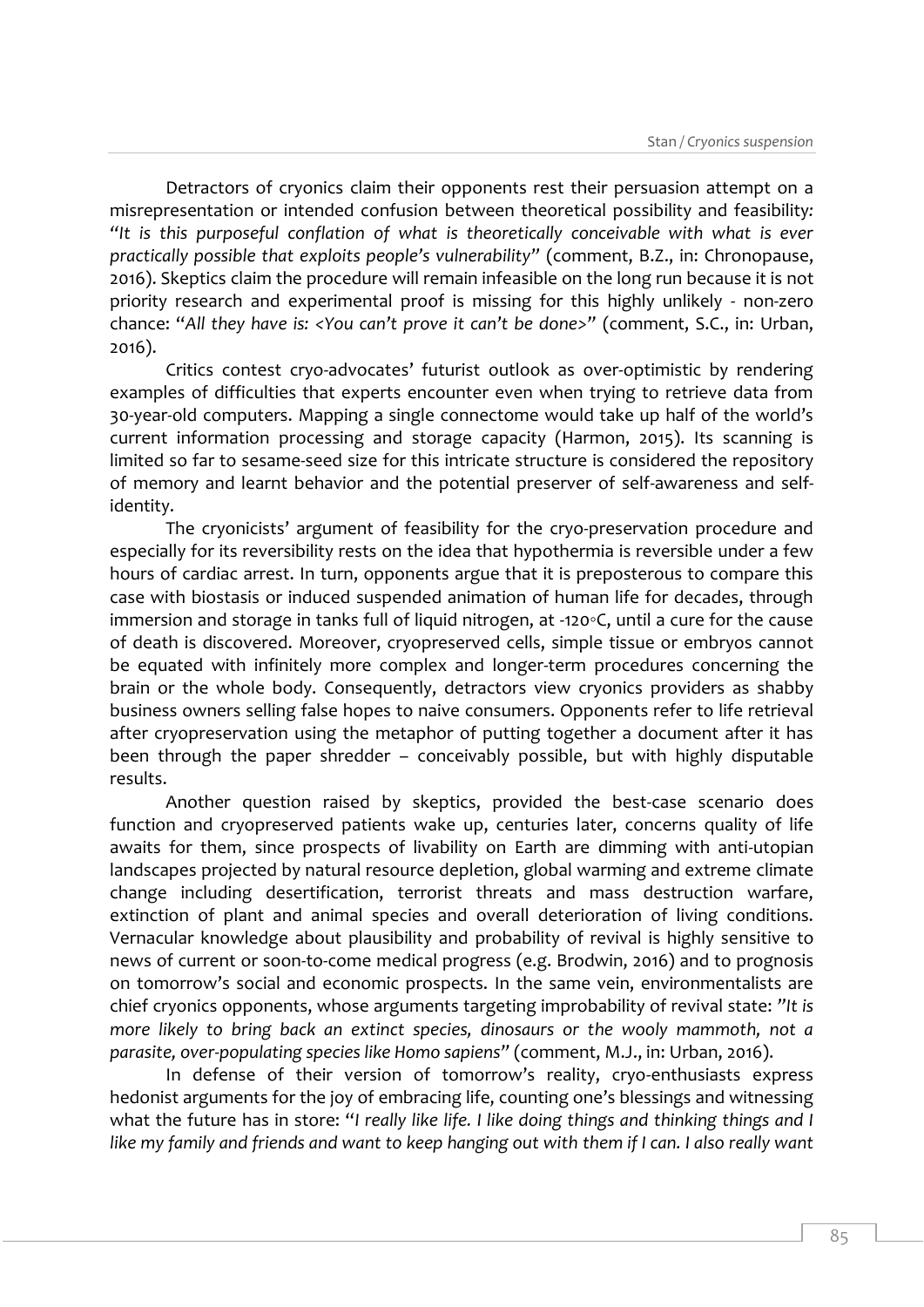*to see what happens*" (comment, I.J., Chronopause, 2016). Cryonics partisans consider with anguish the prospect of ending consciousness into traceless nothingness, with irretrievable thoughts, emotions and memories. They fear this end would cast a shadow of meaninglessness onto their whole existence. Conversely, their detractors consider this anxiety about existential finitude - represented across lay narratives – as middle-age crisis, a stereotype people can relate to by an emotional reaction – pity, shame, sense of ridiculousness: *Opting for cryonics is sort of like the extreme version of men's middle-age crisis, go buying a red corvette and get a new girlfriend half your age (comment, I.B., in: Less Wrong, 2015).*

The desire to extend sensification through a presumptive (even if unlikely) postself brings them comfort and consolation to deal with the prospect of dying. Despite its remote (as per proponents) or quasi-null (as per critics) probability of success, cryonics is deemed a worthwhile investment at a middle-class affordable price in a developed country, when comparing expanding life duration with other more conventional coveted goods: "*if it only costs twice as much as an X-Box live subscription and it might (with varying degrees of hopefulness - I'm at the high end) procure my immortality, worst case scenario it's money well wasted"* (comment, N.E., Chronopause, 2016).

## *Fundraising for cryo-preservation: crowdsourced debates*

One theme that still spurs significant controversy concerns a fundraising campaign for cryonic suspension of a neurosurgery graduate student, Kim Suozzi, who died at 23 of a malign tumor (Harmon, 2015; Dvorsky, 2013). Kim's original post was "upvoted" on the blog (ranking akin to "liking" on Facebook) 89 percent of the time, stating her dying wish: she wanted to become cryopreserved and needed the help of donors, fellow cryosympathizers, to pursue a posthumous existence. The supporters' profile ranged from individuals (of which Google software engineers made up a significant portion), to hightech, fringe organizations such as: genetics start-up research companies, organ banking and providers of cryonic services and related partners such as producers of cryoprotectants. The case study illustrates the social significance of consolation or alleviating injustice provoked by someone young and intellectually skilled dying. The propensity to help is supposedly bolstered by the affiliative connection between Kim's career choice (neurosurgery) and the nature of technological and medical progress required to make the cryogenic procedure effective.

Postings against this fundraising campaign argue for the procedure being disturbing, invasive and useless: "*Let her rest in peace and do the best you can to preserve her memory, not her body"* (Harmon, 2015). Although socially legitimate as dying wish, critical postings deem Kim's appeal for fundraising as arbitrary, whimsical, idiosyncratic and rationally absurd: <*That could just have easily been "take a bath in 1000 liters of yogurt" or "meet every person with the name Dave" — way to focus on the wrong part>*  (comment, C.B., in: Dvorsky, 2013)*.* They propose alternative ways to spend crowdsourced funding with more impact, instead of accomplishing what they perceive as selfish act with extremely low probability of success: "*This is reported like it's some sort of*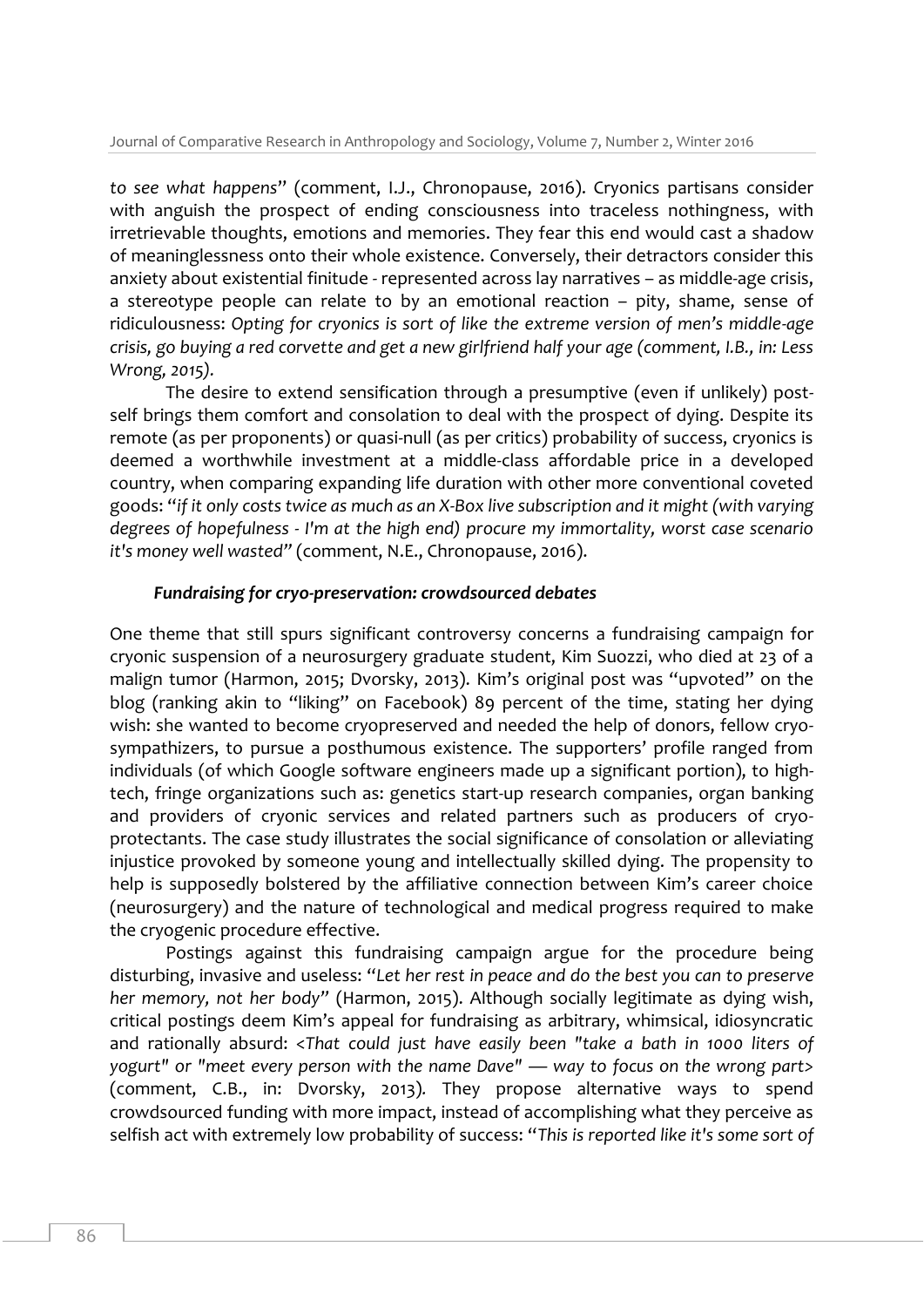*admirable achievement whereas donating the raised money for a more practical cause would have been a noble thing to do. All I see here is narcissism. Oh, and she's dead. In a very expensive coffin"* (comment, E.S., in: Dvorsky, 2013)*.*

A recurring argument perceives cryonics as a selfish self-conservation act, when money could be used far better for charitable purpose. The invoked counter-argument is that purchasing any good or service, not merely cryonics, is driven by self-interest and ultimately involves an egocentric interest that fuels mutually beneficial social exchange: *"Those asking such questions should begin by giving up their late model car, their cable TV, and their cappuccino for the benefit of the underprivileged of the world before asking others to give up their life!"* (Alcor Foundation, 2016).

## *Discussion, conclusions, implications for argumentative rationality*

Cryonics reflexivity and argumentation often resorts to untangling ethical challenges by an attempt to stop classification and social labelling processes that lead to exclusion. For example, they claim that all persons should be entitled to a second chance of life regardless of age, because their lives are equally valuable, from a medical standpoint. Moreover, confidence in the future of technology and medicine means that today's elderly can be reconsidered as tomorrow's middle-aged, with life prolongation mechanisms becoming more accessible and widespread.

The cryonics community constitutes a venture ground of contrasts: small, easier to investigate monographically as it is united within a common goal. Endowed with core ideological identity, it yet expresses polarized views that combine rationality with relationality, performativity with emotion and visceral reactions triggered by this radical outlook on life prolongation. Studying cryonics helps gain insight to questions about the social normative construction of acceptability or avoidability of death. How much resistance, opposition or hostility to it do our cultural norms allow us to exhibit? Analyzed opinions are increasingly less prone to accept its inevitability, even under the direst circumstances, more attached to life and living, perhaps also because of more intensive use of time, less boredom, more meaningful pastimes to take up. From inappatence to death, to intolerance and outright rejection of the concept, together with the ambition to abolish disease and aging, cryonics displays polemic information useful for sensification purpose.

The conducted netnographic analysis points out to the conclusion that cryonicists' online community is a type of transactional neo-tribal reality bound by a framework of affinity and mediated interaction that transmits shared meanings, common beliefs, expectations and aspirations. Across this effervescent environment, the vitality and intensity of members' involvement often generates controversies and ignites debates.

The need for extended agency and performativity, for perpetuating the meaning of self can be analyzed through the lens of a neoliberal, individualistic cultural background where everything is possible, even a second life that a self-determined, resolute, resilient and ambitious individual would be entitled to: "L*etting go would mean giving up before it's over, and death as we know it today is not the end, not actually. Humble*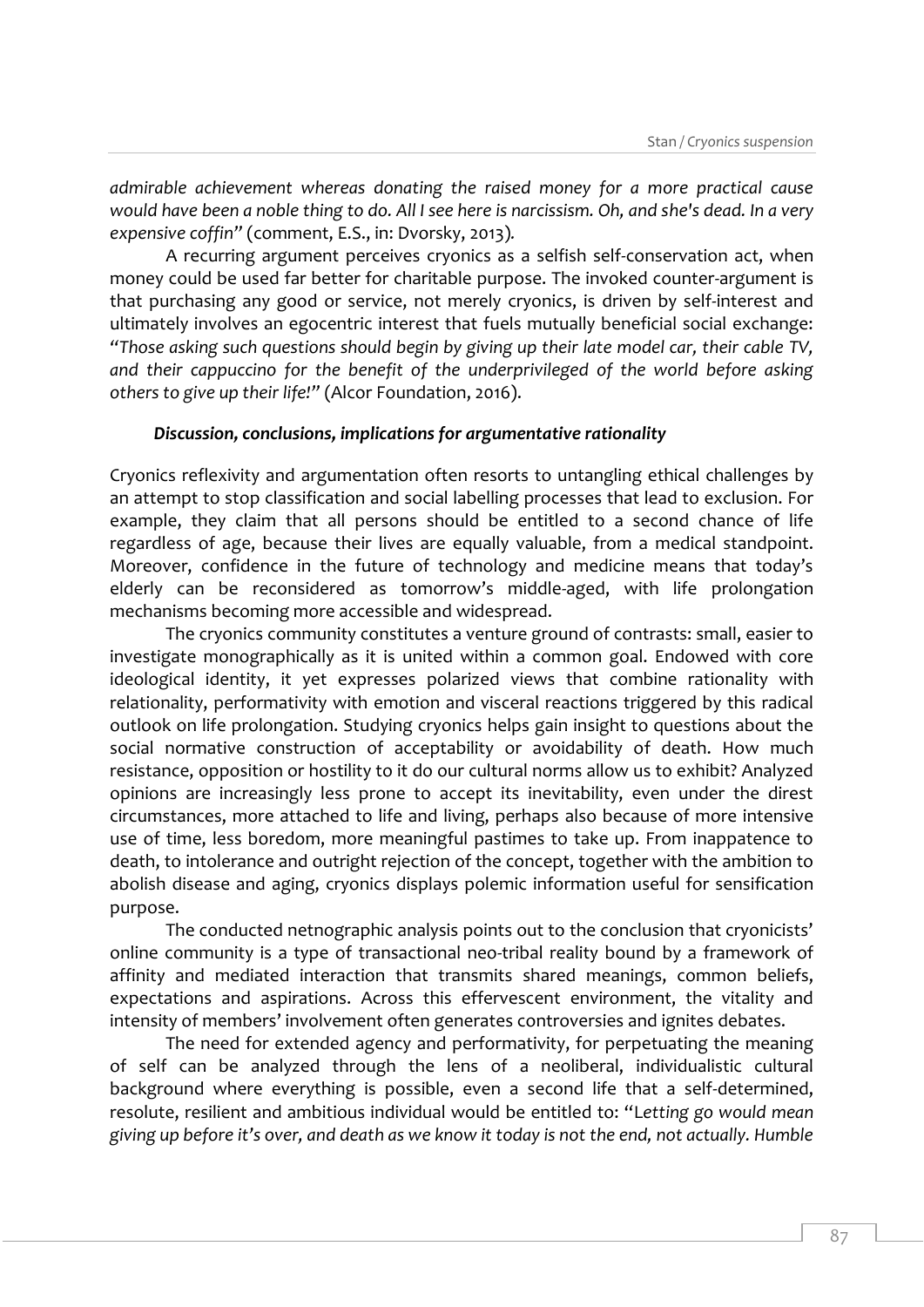*acceptance of death, as morally prescribed by religion, would mean you accept your lack of consequence, you are so unimportant and irrelevant for humankind" (comment, A.L.,*  Chronopause, 2016).

Hence, cryonics is assimilated to an insurance against defeatism and despair, as its customers buy not only a gamble or a lottery, but also a back-up plan functioning psychologically as source of emotional comfort meant to relieve pressure at the challenging prospect of dying. In the passage (illustrated by cryo-patients' suspended animation phase) from selfhood to post-selfhood, temporality appears disassembled and recomposed to shape an integrative continuum. In this vein, being caught up in the process of becoming can be interpreted as commodifying transcendent time whilst appropriating the future.

Empirical findings testify as to the heterogeneity of expressed opinions that boil down to a dicing ambivalence: the choice for cryonics is considered either heroic (the courage to go to great risk to struggle for one's life compared with cancer survivors), or as inability to accept death as inevitable part of life. Embarking on the improbable undertaking of life prolongation transcends the boundaries of a thought experiment to challenge widely held assumptions and recast rationality involved in attempting the seemingly impossible. Netnography as textual observation technique reveals significances commodified and socially traded as part of the immersive online communication experience conceptualized as "language game" (Wittgenstein, 1968, *apud* Kozinets, 1999)

The digitalized post-self can be conceived as ultimate case of outsourcing, or reassigning the task of living onto an external entity. As social actors outsource almost everything, from business services, to household, childcare, the task of handling identity and organizing one's personal time capital can be leased to a post-self provider of digital liveliness that handles all psychological functions on an integrated platform or playground for imagination, cognition, memory, storing and processing of information.

Blogosphere content dedicated to cryonics concerns much more than the mere transaction of commercial information. It dwells on a multi-fold perspective on cryonics, by exploring financial, spiritual, ethical, medical, technological, scientific venues relevant for the topic. The analysis renders a hybrid field of meaning, symbolic realm of multiplicity, eclectic bricolage and fragmentation of a blurred, multi-vocal, multi-stream discourse wherein everybody seems to be talking with anybody and nobody in particular. The interpretive framework of netnography depicts a broad, versatile, yet thick and indepth description of the cryonics community seen as a micro-social world in itself, through a monographic lens that strives to capture even the subtlest of nuances. This versatility, the diverse writing styles and superposition of various perspectives renders netnography provocative as moving target whose only constant trait is change itself.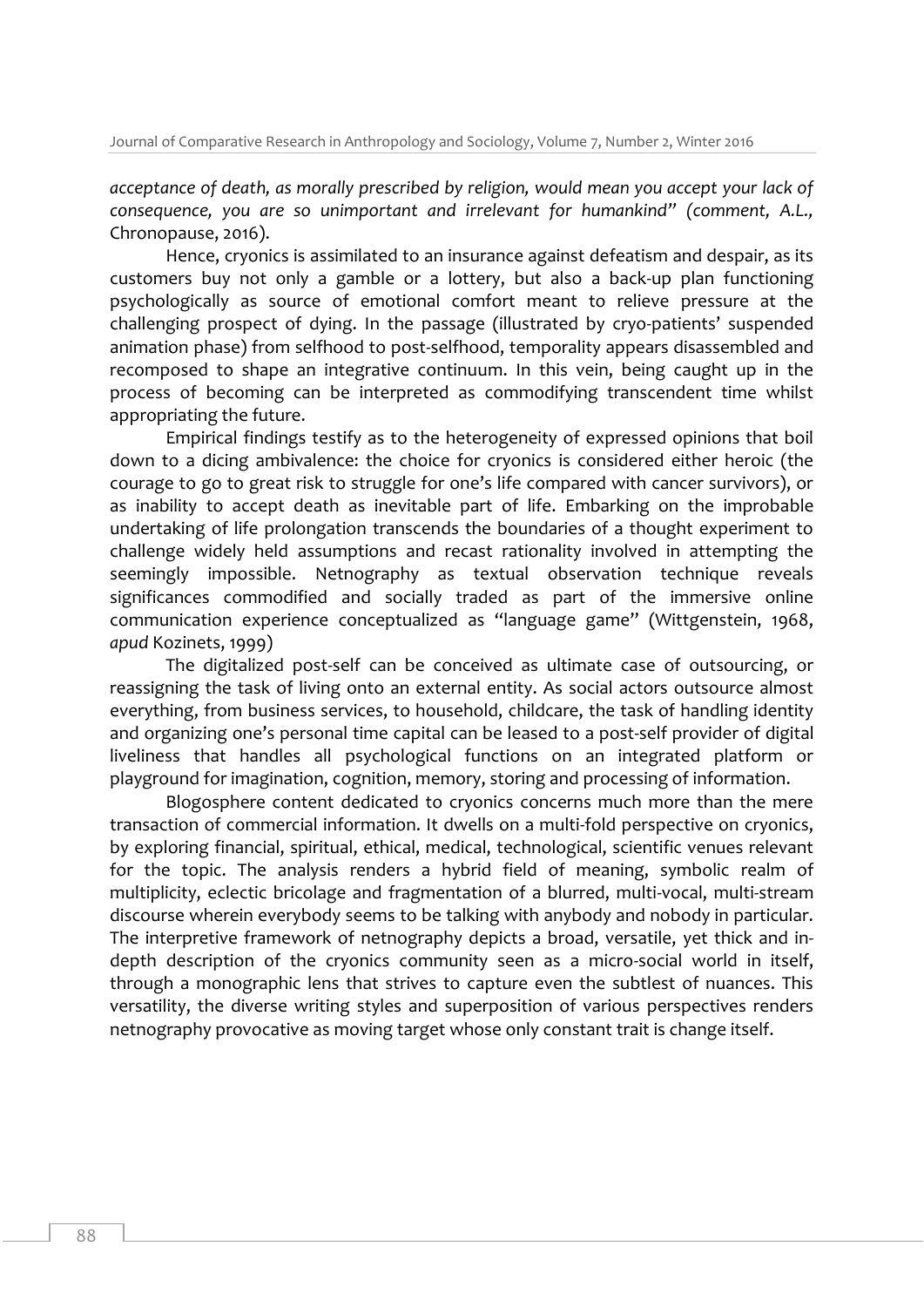## R E F E R E N C E S

- Alcor Foundation. (2016). Weblog. [Online] http://www.alcor.org/blog/ [Accessed: 13<sup>th</sup> June 2016, GMT 20:20:10].
- Bailey, J.I. (2014) Enframing the Flesh: Heidegger, Transhumanism, and the Body as "Standing Reserve". *Journal of Evolution & Technology*, 24 (2), 44-62.
- Barbaro, V. (2011) Heaven for Atheists. *Humanist,* 71 (4), 24-29.
- Bartel, R (2014). Vernacular knowledge and environmental law: cause and cure for regulatory failure. *Local Environment*, 19(8): 891-914.
- Bernstein, A. (2015) Freeze, die, come to life: The many paths to immortality in post-Soviet Russia. *American Ethnologist*, 42 (4): 766-81.
- Boyd, J.N. & Zimbardo, P.G. (1997) Constructing Time After Death: The transcendentalfuture time perspective. *Time & Society*, 6 (1): 35-54.
- Brem, A. & Bilgram, V. (2013) The search for innovative partners in co-creation: Identifying lead users in social media through netnography and crowdsourcing. *Journal of Engineering & Technology Management.* 37, 40-51.
- Brodwin, E. (Tuesday 20<sup>th</sup> September 2016) World's first head transplant. *Business Insider*. Available from: http://www.businessinsider.com/italian-surgeon-head-transplantdog-experiment-2016-9 [Accessed: 21st September 2016].
- Cheng, P.Y and Chu, M.C. (2014). Behavioral Factors Affecting Students' Intentions to Enroll in Business Ethics Courses: A Comparison of the Theory of Planned Behavior and Social Cognitive Theory Using Self-Identity as a Moderator. *Journal of Business Ethics*. 124(1): 35-46.
- Chronopause (2016). Weblog. [Online]. Available from: http://chronopause.com [Accessed: 4th of September 2016, GMT: 12:32:10]
- Courvoisier, N., Clémence, A. & Green, E. (2013) Man-made black holes and Big Bangs: Diffusion and integration of scientific information into everyday thinking. *Public Understanding of Science*, 22 (3), 287-303.
- Daj, A. (2012) Contemporary marketing trends: from one-to-one marketing and the service-dominant logic to M2M communications and netnography. *Bulletin of the Transylvania University of Braşov*, 54 (1), 37-40.
- Dvorsky, G. (2013) 23-year-old Kim Suozzi undergoes cryonic preservation after successful fundraising campaign. *Gizmodo.* Weblog. [Online]. Available from: http://io9.gizmodo.com/5977640/23-year-old-kim-suozzi-undergoes-cryonicpreservation-after-successful-fundraising-campaign [Accessed: 27th July 2016].
- Farman, A. (2013) Speculative matter: Secular Bodies, Minds, and Persons. *Cultural Anthropology*, 28 (4), 737-759.
- Firat, A.F. & Dholakia, N. (2006) Theoretical and philosophical implications of postmodern debates: some challenges to modern marketing. *Marketing Theory,* 6: 123–162.
- Goldstein, D (2015). Vernacular Turns: Narrative, Local Knowledge, and the Changed Context of Folklore. *Journal of American Folklore,* 128(508): 125-145.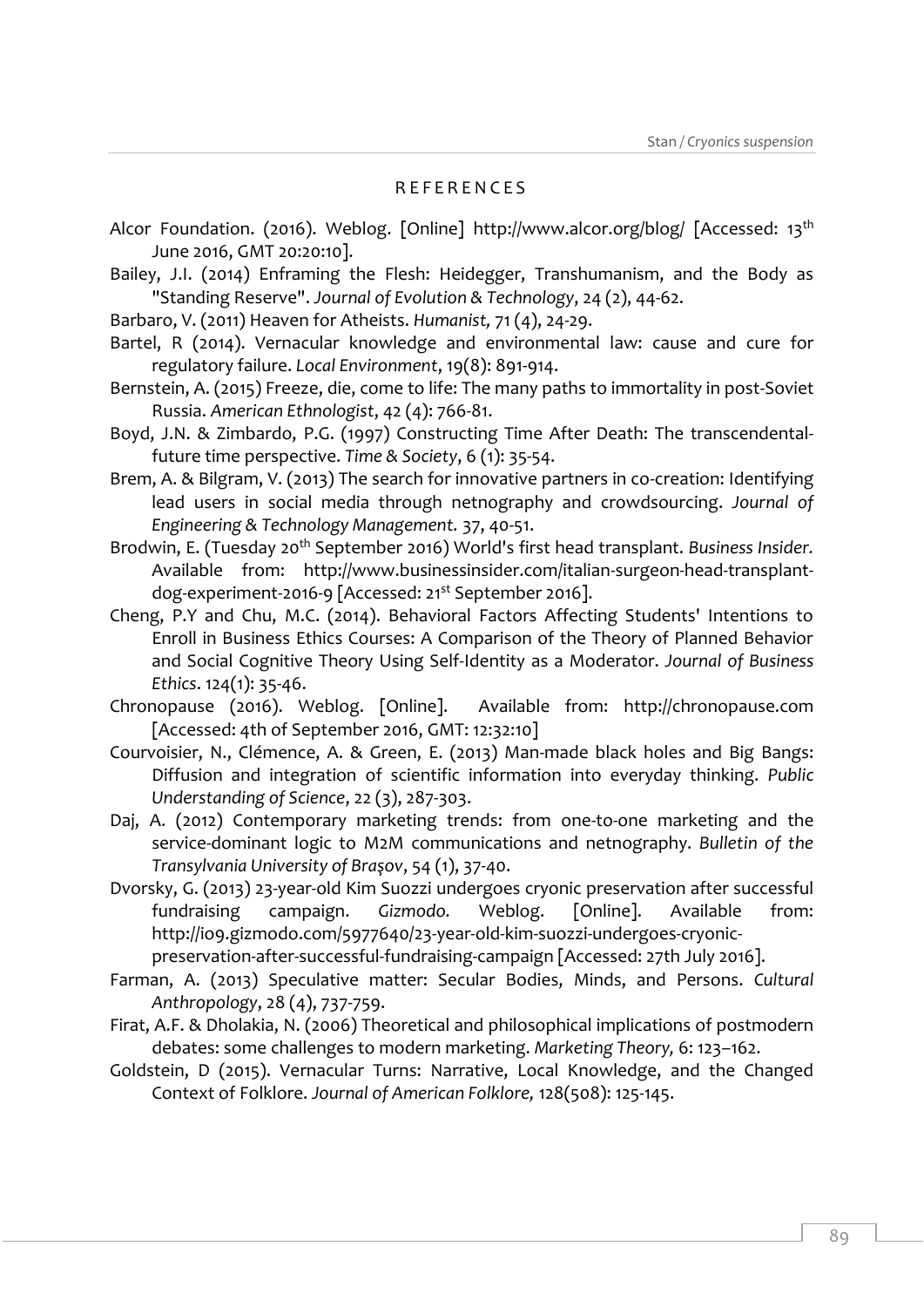Journal of Comparative Research in Anthropology and Sociology, Volume 7, Number 2, Winter 2016

- Harmon, A. (9<sup>th</sup> December 2015) A Dying Young Woman's Hope in Cryonics and a Future. *New York Times.* Available from: http://www.nytimes.com/2015/09/13/us/cancerimmortality-cryogenics.html? r=0 [Accessed: 24<sup>th</sup> April 2016].
- Hendricks, M. (15th of September 2015).The False Science of Cryonics. *MIT Technology Review*. Available from: https://www.technologyreview.com/s/541311/the-falsescience-of-cryonics/. [Accessed: 19<sup>th</sup> April 2016].
- Hoffman, R. (2007) Many Are Cold but Few Are Frozen: Cryonics Today. *Free Inquiry*, 27 (6), 50-51.
- Horowitz, M.J. (2012). Self-Identity Theory and Research Methods. *Journal of Research Practice.* 8(2): 1-11.
- Kozinets, R.V. (2006) Netnography 2.0. In: Belk, R.W. (ed.) *Handbook of Qualitative Research Methods in Marketing*. Cheltenham, Edward Elgar Publishing Limited, 129– 142.
- Kozinets, R.V. (2002) The Field Behind the Screen: Using Netnography for Marketing Research in Online Communities. *Journal of Marketing Research*, 39 (1), 61-72.
- Kozinets, R.V. (1999) E-Tribalized Marketing? The Strategic Implications of Virtual Communities of Consumption. *European Management Joumal*, 17 (3), 252-64.
- Lafontaine, C. (2009) The Postmortal Condition: From the Biomedical Deconstruction of Death to the Extension of Longevity. *Science as Culture*, 18 (3), 297-312.
- Less Wrong (2015). Weblog. [Online] http://lesswrong.com/lw/wq/you only live twice/ [Accessed: 13<sup>th</sup> July 2016, GMT 17:32:40].
- Lohmeier, J., Gross, D., Raschke, J., Kaiser, S. & Rosentreter, M. (2015) Social profile and attitudes of cryonics advocates and deniers in Germany: a representative study. *Mortality*. 20 (3), 263-79.
- Moen, O.M. (2015) The case for cryonics. *Journal of Medical Ethics*. 41 (8), 677-81.
- More, M. (1996). *Transhumanism. Towards a Futurist Philosophy*. [e-book] Available from: https://web.archive.org/web/20051029125153/http://www.maxmore.com:80/transhu m.htm Westham, NCI [Accessed 17th June 2016].
- Nowotny, H. (1993). Socially distributed knowledge: five spaces for science to meet the public. Public Understanding of Science, 2 (4), 307-319.
- Preda, M. (2013) Time Capital and Social Gravity. In: Pirani, B.M. & Smith, T.S. (eds.) *Body and time: bodily rhythms and social synchronism in the digital media society*. Cambridge Scholars Publishing, 24-40.
- Rokka, J. (2010) Netnographic inquiry and new translocal sites of the social. *International Journal of Consumer Studies*. 34 (4), 381-87.
- Sandomir, R. (Thursday 13rd February 2005). Please don't call the customers dead. *New York Times*, 154 (53124), Section 3, 1-4.
- Seema, R., Sircova, A. & Baltin, A. (2014) Transcendental future is it a healthy belief or a time perspective? The transcendental-future time perspective inventory (TTPI) in Estonian. *TRAMES,* 18 (68/63 - 1), 57–75.
- Shoffstall, G. (2010) Freeze, Wait, Reanimate: Cryonic Suspension and Science Fiction. *Bulletin of Science, Technology & Society*, 30 (4), 285-97.